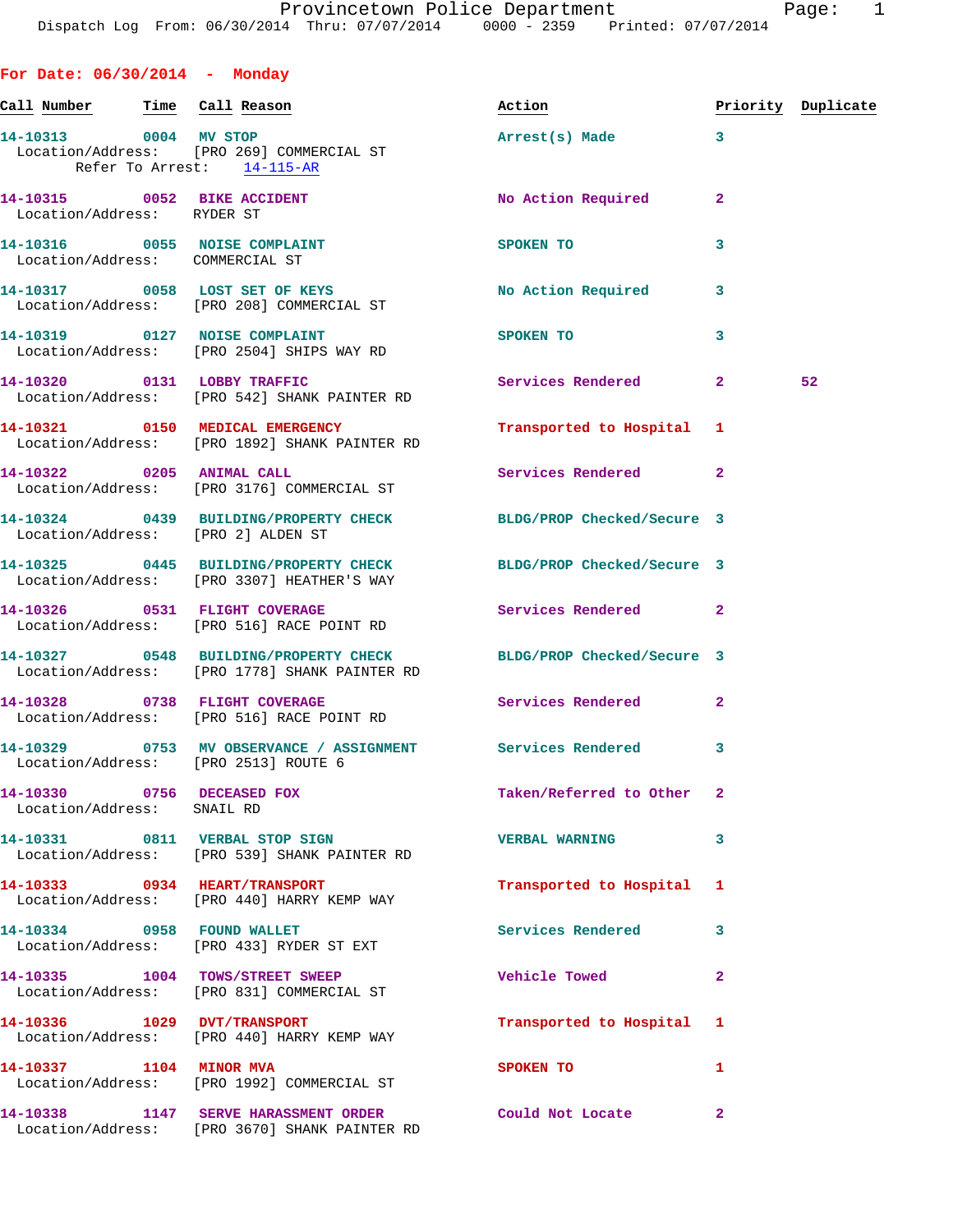|                                       | 14-10339 1200 BY-LAW VIOLATION<br>Location/Address: [PRO 2543] MACMILLAN WHARF                 | Services Rendered 2      |                            |
|---------------------------------------|------------------------------------------------------------------------------------------------|--------------------------|----------------------------|
|                                       | 14-10340 1216 FOUND CELLPHONE/RETURNED<br>Location/Address: [PRO 542] SHANK PAINTER RD         | <b>Services Rendered</b> | 3                          |
| 14-10341 1224 TRAFFIC CONTROL         | Location/Address: [PRO 1223] COMMERCIAL ST                                                     | <b>GONE ON ARRIVAL</b>   | 3                          |
|                                       | 14-10342 1225 BUILDING/PROPERTY CHECK<br>Location/Address: [PRO 75] CAPTAIN BERTIE RD          | <b>Services Rendered</b> | 3                          |
|                                       | 14-10343 1304 RESTAURANT WALK-OUT<br>Location/Address: [PRO 2605] COMMERCIAL ST                | Services Rendered        | $\mathbf{2}$               |
|                                       | 14-10344 1312 PARKED MV COMPLAINT<br>Location/Address: [PRO 292] COMMERCIAL ST                 | Services Rendered        | $\mathbf{2}$               |
|                                       | 14-10346 1343 DISABLED USPO TRUCK<br>Location/Address: WINTHROP ST + COMMERCIAL ST             | No Action Required       | $\mathbf{2}$               |
|                                       | 14-10347 1353 SERVE HARASSMENT ORDER<br>Location/Address: [PRO 3670] SHANK PAINTER RD          | <b>GONE ON ARRIVAL</b>   | $\overline{2}$             |
|                                       | 14-10348 1413 MEDICAL EMERGENCY<br>Location/Address: [PRO 440] HARRY KEMP WAY                  | Transported to Hospital  | 1                          |
|                                       | 14-10349 1415 FOUND CREDIT CARD<br>Location/Address: [PRO 526] RYDER ST EXT                    | No Action Required       | 3                          |
| Location/Address: [PRO 660] PRINCE ST | 14-10350 1507 LARCENY /FORGERY/ FRAUD                                                          | Services Rendered        | $\mathbf{2}$               |
| 14-10351 1556 FOUND CARD CARRIER      | Location/Address: [PRO 542] SHANK PAINTER RD                                                   | Services Rendered        | $\mathbf{3}$               |
|                                       | 14-10454 1600 HARASSMENT<br>Location/Address: [PRO 105] COMMERCIAL ST                          | Services Rendered        | 2                          |
| 14-10352 1613 MV HIT & RUN            | Location/Address: [PRO 352] COMMERCIAL ST                                                      | Services Rendered        | $\overline{2}$             |
|                                       | 14-10353 1642 BIKE GENERAL<br>Location/Address: [PRO 208] COMMERCIAL ST                        | <b>Services Rendered</b> | $\overline{\phantom{0}}$ 2 |
| 14-10354 1653 FOUND IPHONE            | Location/Address: COMMERCIAL ST + COURT ST                                                     | Services Rendered        | 3                          |
| Location/Address: RACE POINT RD       | 14-10355 1802 CHILD ENDANGERMENT                                                               | Services Rendered        | $\mathbf{2}$               |
| 14-10356 1823 LOST WALLET             | Location/Address: [PRO 2543] MACMILLAN WHARF                                                   | Services Rendered        | $\mathbf{3}$               |
|                                       | 14-10357 1839 ASSIST AGENCY / MUTUAL AID Could Not Locate<br>Location: [PRO 3431] LOPES SQUARE |                          | 3                          |
|                                       | 14-10358 1852 LOST BLACK BACK PACK<br>Location/Address: [PRO 2543] MACMILLAN WHARF             | Services Rendered 3      |                            |
|                                       | 14-10359 1915 FOUND I PHONE<br>Location/Address: [PRO 105] COMMERCIAL ST                       | Services Rendered        | 3                          |
| 14-10361 1932 COMPLAINT               | Location/Address: [PRO 274] COMMERCIAL ST                                                      | Services Rendered 3      |                            |
| 14-10362 1941 SHOPLIFTING             | Location/Address: [PRO 230] COMMERCIAL ST                                                      | Services Rendered        | $\overline{\mathbf{3}}$    |
|                                       |                                                                                                | Services Rendered 3      |                            |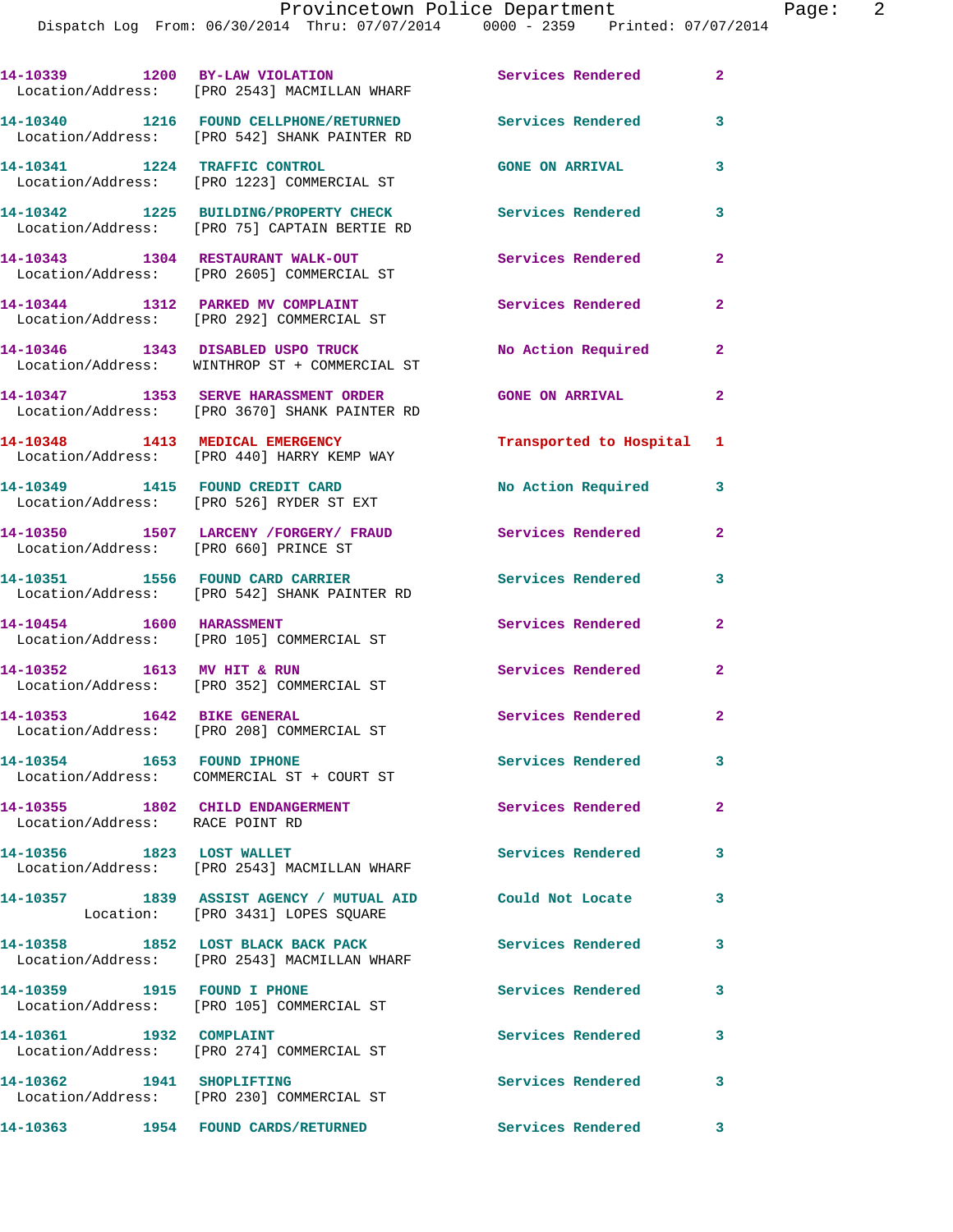|                                  | Dispatch Log From: 06/30/2014 Thru: 07/07/2014 0000 - 2359 Printed: 07/07/2014                                 | Provincetown Police Department                                                                                                                                                                                                 |              | Page: 3 |  |
|----------------------------------|----------------------------------------------------------------------------------------------------------------|--------------------------------------------------------------------------------------------------------------------------------------------------------------------------------------------------------------------------------|--------------|---------|--|
|                                  | Location/Address: [PRO 2539] RYDER ST EXT                                                                      |                                                                                                                                                                                                                                |              |         |  |
|                                  | 14-10364 2003 TTY TEST CALL<br>Location/Address: [PRO 542] SHANK PAINTER RD                                    | Services Rendered 1                                                                                                                                                                                                            |              |         |  |
|                                  | 14-10365 2021 LOST GALAXY PHONE<br>Location/Address: [PRO 105] COMMERCIAL ST                                   | Services Rendered 3                                                                                                                                                                                                            |              |         |  |
|                                  | 14-10367 2050 BUILDING/PROPERTY CHECK BLDG/PROP Checked/Secure 3<br>Location/Address: [PRO 175] COMMERCIAL ST  |                                                                                                                                                                                                                                |              |         |  |
|                                  | 14-10368 2105 BUILDING/PROPERTY CHECK BLDG/PROP Checked/Secure 3<br>Location/Address: [PRO 1638] COMMERCIAL ST |                                                                                                                                                                                                                                |              |         |  |
| 14-10369 2111 ASSIST CITIZEN     | Location/Address: [PRO 525] COMMERCIAL ST                                                                      | Services Rendered 3                                                                                                                                                                                                            |              |         |  |
| Refer To Arrest: 14-119-AR       | 14-10370 2117 DOMESTIC DISTURBANCE/ASSAULT Arrest(s) Made 1<br>Location/Address: [PRO 1004] NELSON AVE         |                                                                                                                                                                                                                                |              |         |  |
|                                  | 14-10371 2137 LOST CARDS<br>Location/Address: [PRO 105] COMMERCIAL ST                                          | Services Rendered                                                                                                                                                                                                              | 3            |         |  |
|                                  | 14-10372 2147 BUILDING/PROPERTY CHECK BLDG/PROP Checked/Secure 3<br>Location/Address: [PRO 182] COMMERCIAL ST  |                                                                                                                                                                                                                                |              |         |  |
|                                  | 14-10373 2152 NOISE/GUN SHOTS<br>Location/Address: [PRO 965] KIMBERLY LN                                       | Services Rendered                                                                                                                                                                                                              | 3            |         |  |
|                                  | 14-10374 2213 LOST IPHONE/FOUND Services Rendered 3<br>Location/Address: [PRO 542] SHANK PAINTER RD            |                                                                                                                                                                                                                                |              |         |  |
| Location/Address: MAYFLOWER AVE  | 14-10376 2313 NOISE COMPLAINT                                                                                  | SPOKEN TO AND TO A STRUCK TO A STRUCK TO A STRUCK TO A STRUCK TO A STRUCK TO A STRUCK TO A STRUCK TO A STRUCK TO A STRUCK THAT A STRUCK TO A STRUCK THAT A STRUCK THAT A STRUCK THAT A STRUCK THAT A STRUCK THAT A STRUCK THAT | 3            |         |  |
|                                  | 14-10377 2315 BUILDING/PROPERTY CHECK BLDG/PROP Checked/Secure 3<br>Location/Address: [PRO 3256] COMMERCIAL ST |                                                                                                                                                                                                                                |              |         |  |
|                                  | 14-10378 2322 BUILDING/PROPERTY CHECK BLDG/PROP Checked/Secure 3<br>Location/Address: [PRO 306] COMMERCIAL ST  |                                                                                                                                                                                                                                |              |         |  |
|                                  | 14-10379 2324 BUILDING/PROPERTY CHECK<br>Location/Address: [PRO 3292] COMMERCIAL ST                            | BLDG/PROP Checked/Secure 3                                                                                                                                                                                                     |              |         |  |
|                                  | 14-10380 2334 COMPLAINT<br>Location/Address: COURT ST + BRADFORD ST                                            | SPOKEN TO                                                                                                                                                                                                                      | 3            |         |  |
| Location: WEST ROAM              | 14-10381 2346 PARK, WALK & TALK                                                                                | No Action Required                                                                                                                                                                                                             | $\mathbf{2}$ |         |  |
| For Date: $07/01/2014$ - Tuesday |                                                                                                                |                                                                                                                                                                                                                                |              |         |  |
|                                  | 14-10383 0010 BUILDING/PROPERTY CHECK BLDG/PROP Checked/Secure 3<br>Location/Address: [PRO 2483] COMMERCIAL ST |                                                                                                                                                                                                                                |              |         |  |
|                                  | 14-10384 0019 MV OBSERVANCE / ASSIGNMENT NO Action Required<br>Location/Address: BRADFORD ST + RYDER ST        |                                                                                                                                                                                                                                | 3            |         |  |
| 14-10385 0023 MV STOP            | Location/Address: CONWELL ST + BRADFORD ST                                                                     | <b>VERBAL WARNING</b>                                                                                                                                                                                                          | $\mathbf{3}$ |         |  |
|                                  | 14-10386 60036 MV OBSERVANCE / ASSIGNMENT Services Rendered<br>Location/Address: [PRO 2818] CONWELL ST         |                                                                                                                                                                                                                                | 3            |         |  |
|                                  | 14-10387 0049 PARK, WALK & TALK<br>Location/Address: [PRO 105] COMMERCIAL ST                                   | No Action Required                                                                                                                                                                                                             | $\mathbf{2}$ |         |  |
|                                  | 14-10390 0116 MV COMPLAINT<br>Location/Address: [PRO 816] COMMERCIAL ST                                        | Services Rendered                                                                                                                                                                                                              | 2            |         |  |
|                                  |                                                                                                                |                                                                                                                                                                                                                                |              |         |  |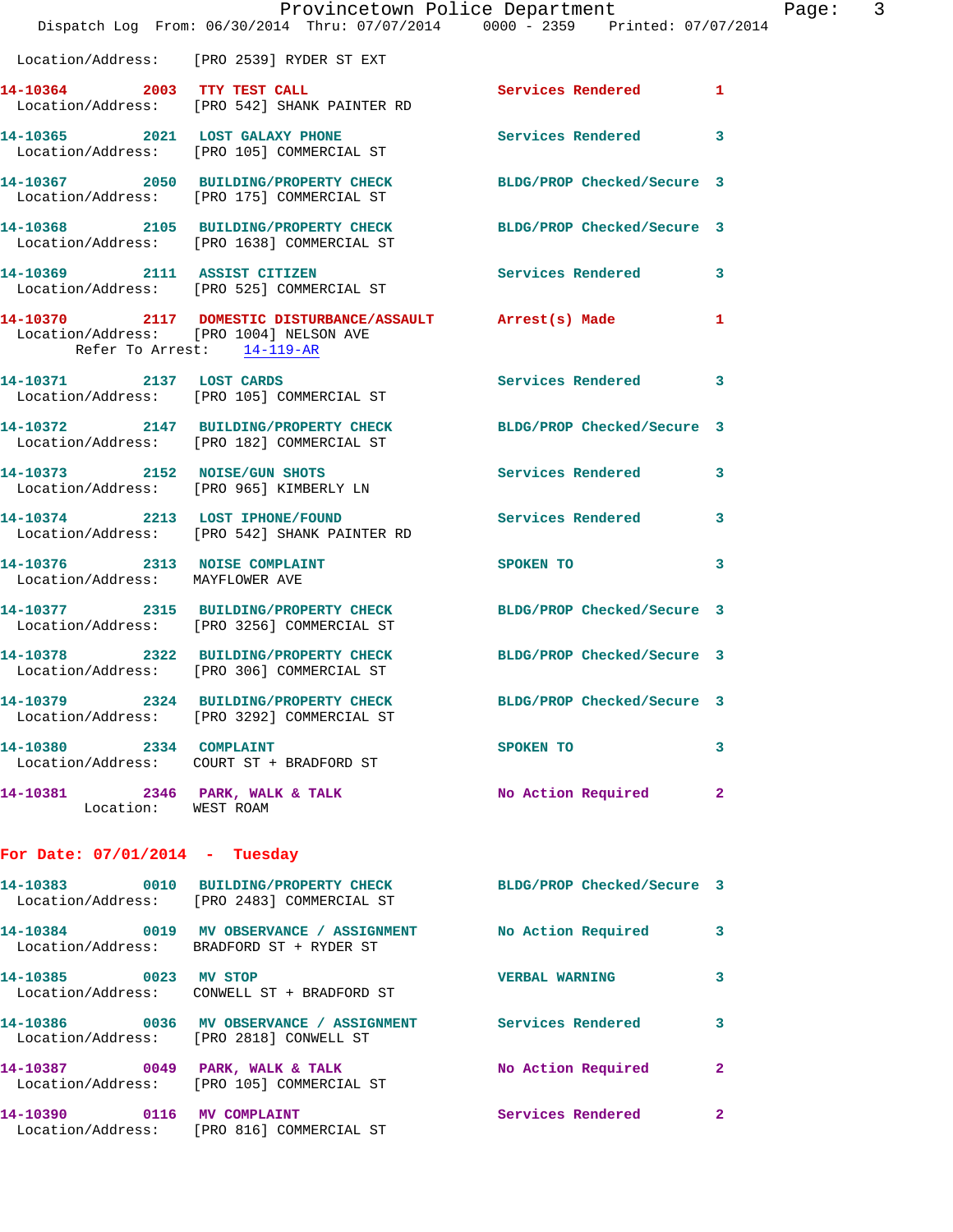**14-10393 0116 BUILDING/PROPERTY CHECK BLDG/PROP Checked/Secure 3**  Location/Address: [PRO 2539] RYDER ST EXT **14-10391 0151 BUILDING/PROPERTY CHECK BLDG/PROP Checked/Secure 3**  Location/Address: [PRO 2] ALDEN ST **14-10392 0153 BUILDING/PROPERTY CHECK BLDG/PROP Checked/Secure 3**  Location/Address: [PRO 1778] SHANK PAINTER RD **14-10394 0214 FOUND NY LIC No Action Required 3**  Location/Address: [PRO 3276] COMMERCIAL ST **14-10395 0301 BUILDING/PROPERTY CHECK Services Rendered 3**  Location/Address: [PRO 537] SHANK PAINTER RD **14-10396 0429 BUILDING/PROPERTY CHECK BLDG/PROP Checked/Secure 3**  Location/Address: [PRO 516] RACE POINT RD **14-10397 0535 LOBBY TRAFFIC Services Rendered 2 43**  Location/Address: [PRO 542] SHANK PAINTER RD **14-10398 0601 FLIGHT COVERAGE Services Rendered 2**  Location/Address: [PRO 516] RACE POINT RD **14-10399 0619 BUILDING/PROPERTY CHECK BLDG/PROP Checked/Secure 3**  Location/Address: [PRO 530] SHANK PAINTER RD 14-10400 0705 LOST WALLET Services Rendered 3 Location/Address: [PRO 542] SHANK PAINTER RD **14-10401 0728 FOUND PHONE/RETURNED No Action Required 3**  Location/Address: [PRO 2500] COMMERCIAL ST **14-10402 0733 HAZARDS Taken/Referred to Other 2**  Location/Address: [PRO 105] COMMERCIAL ST **14-10403 0823 MEDICAL EMERGENCY Transported to Hospital 1**  Location/Address: [PRO 3227] OLD ANN PAGE WAY **14-10404 0838 COMPLAINT-STOLEN PRES. SPOKEN TO 3**  Location/Address: WAREHAM ST **14-10405 0841 BUILDING/PROPERTY CHECK Services Rendered 3**  Location/Address: [PRO 2500] COMMERCIAL ST **14-10406 0849 MEDICAL EMERGENCY Transported to Hospital 1**  Location/Address: [PRO 1009] NELSON AVE **14-10407 0859 ASSIST CITIZEN No Action Required 3**  Location/Address: [PRO 542] SHANK PAINTER RD **14-10408 0907 MV COMPLAINT Services Rendered 2**  Location/Address: [PRO 542] SHANK PAINTER RD **14-10409 0908 COMPLAINT SPOKEN TO 3**  Location/Address: [PRO 63] BRADFORD ST EXT **14-10410 0924 MV HIT & RUN SPOKEN TO 2**  Location/Address: STANDISH ST + BRADFORD ST Refer To Accident: 14-32-AC **14-10411 0932 MV HIT & RUN SPOKEN TO 2**  Location/Address: RYDER ST + BRADFORD ST Refer To Accident: 14-29-AC **14-10412 0939 LARCENY /FORGERY/ FRAUD SPOKEN TO 2**  Location/Address: [PRO 2418] JOHNSON ST **14-10413 0954 MEDICAL EMERGENCY Services Rendered 1**  Location/Address: [PRO 442] HARRY KEMP WAY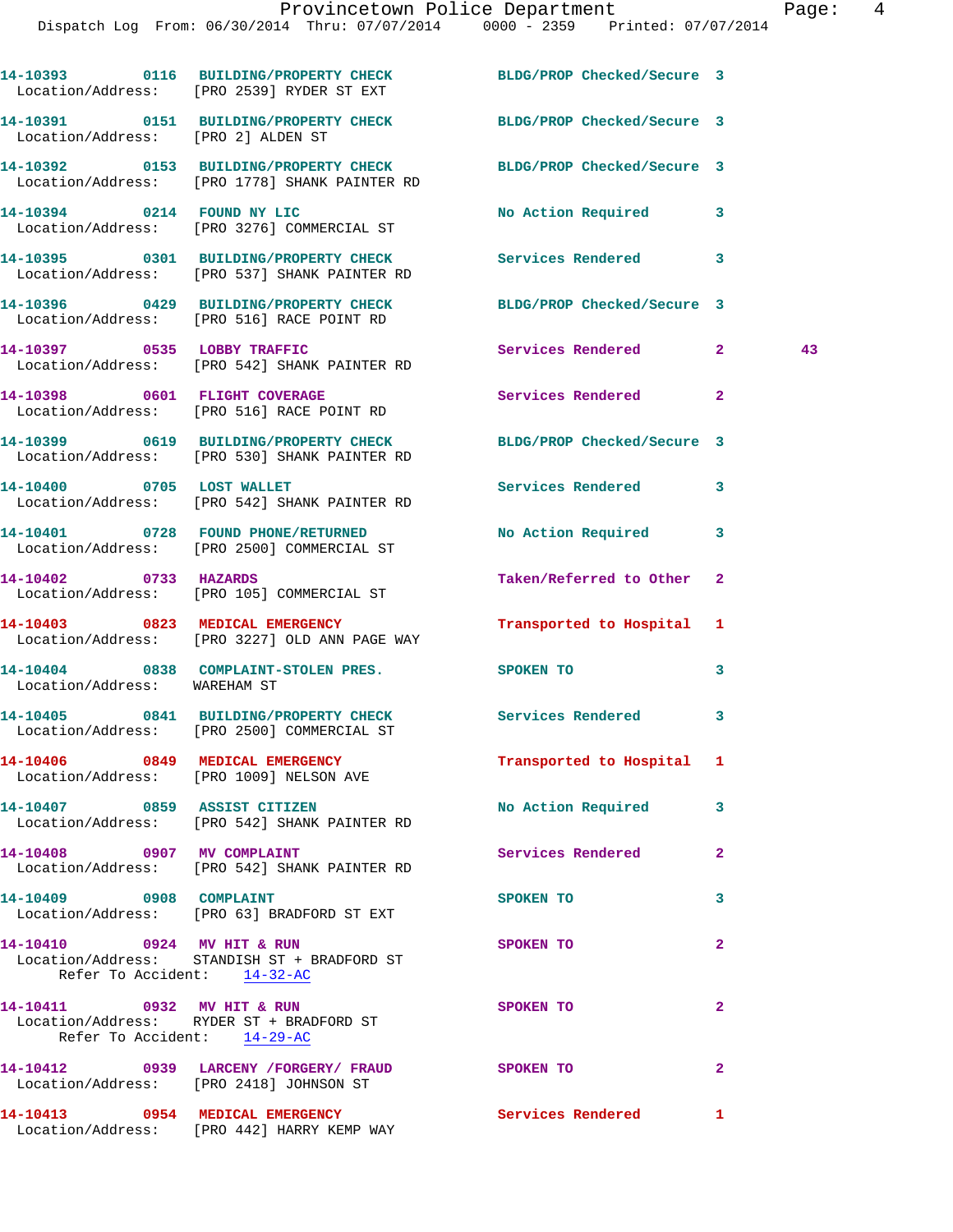|                                                               | 14-10414 0957 MEDICAL EMERGENCY<br>Location/Address: [PRO 1542] COMMERCIAL ST          | Transported to Hospital 1  |                         |
|---------------------------------------------------------------|----------------------------------------------------------------------------------------|----------------------------|-------------------------|
|                                                               | 14-10415 0958 LOST CANNON CAMERA<br>Location/Address: [PRO 542] SHANK PAINTER RD       | Services Rendered 3        |                         |
| Location/Address: COMMERCIAL ST                               | 14-10419 1004 MV COMPLAINT-STREET SWEEP                                                | <b>Vehicle Towed</b>       | $\overline{2}$          |
| 14-10416    1006    LOST WALLET                               | Location/Address: [PRO 542] SHANK PAINTER RD                                           | <b>Services Rendered</b>   | 3                       |
| 14-10420 1011 LOST IPHONE<br>Location/Address: COMMERCIAL ST  |                                                                                        | Services Rendered          | 3                       |
|                                                               | 14-10418 1019 FLIGHT COVERAGE<br>Location/Address: [PRO 516] RACE POINT RD             | Services Rendered          | $\overline{2}$          |
|                                                               | 14-10421 1055 FOUND SMART PHONE<br>Location/Address: [PRO 1807] COMMERCIAL ST          | Services Rendered          | 3                       |
|                                                               | 14-10425 1100 BUILDING/PROPERTY CHECK<br>Location/Address: [PRO 2490] PROVINCELANDS RD | <b>Services Rendered</b>   | 3                       |
| 14-10422 1104 MV STOP<br>Location/Address: SNAIL RD + ROUTE 6 |                                                                                        | Vehicle Towed              | 3                       |
| 14-10423 1110 MV DISABLED                                     | Location/Address: [PRO 99] COMMERCIAL ST                                               | Services Rendered          | $\mathbf{2}$            |
| 14-10424 1117 FOUND MASS DL                                   | Location: [PRO 3431] LOPES SQUARE                                                      | Services Rendered          | 3                       |
| 14-10426 1122 COMPLAINT                                       | Location/Address: [PRO 3670] SHANK PAINTER RD                                          | Services Rendered          | 3                       |
|                                                               | 14-10427 1130 PARK, WALK & TALK<br>Location/Address: [PRO 105] COMMERCIAL ST           | Services Rendered          | $\mathbf{2}$            |
| 14-10428 1201 MV ACCIDENT                                     | Location/Address: [PRO 2575] CONWELL ST                                                | Services Rendered          | 1                       |
|                                                               | 14-10429 1237 BUILDING/PROPERTY CHECK<br>Location/Address: [PRO 2206] COMMERCIAL ST    | Services Rendered          | $\overline{\mathbf{3}}$ |
| 14-10430                                                      | 1247 MV OBSERVANCE / ASSIGNMENT<br>Location/Address: HIGH POLE HL + BRADFORD ST        | No Action Required         | 3 <sup>1</sup>          |
|                                                               | 14-10431 1258 PARK, WALK & TALK<br>Location/Address: [PRO 105] COMMERCIAL ST           | Services Rendered          | $\mathbf{2}$            |
| 14-10432 1313 LOST WALLET                                     | Location/Address: [PRO 542] SHANK PAINTER RD                                           | <b>Services Rendered</b>   | 3                       |
|                                                               | 14-10433 1329 BUILDING/PROPERTY CHECK<br>Location/Address: [PRO 3259] MACMILLAN WHARF  | BLDG/PROP Checked/Secure 3 |                         |
|                                                               | 14-10434 1330 BUILDING/PROPERTY CHECK<br>Location/Address: [PRO 3259] MACMILLAN WHARF  | BLDG/PROP Checked/Secure 3 |                         |
|                                                               | 14-10435 1333 BUILDING/PROPERTY CHECK<br>Location/Address: [PRO 3259] MACMILLAN WHARF  | BLDG/PROP Checked/Secure 3 |                         |
| 14-10436   1343   FOUND WALLET                                | Location/Address: [PRO 542] SHANK PAINTER RD                                           | <b>Services Rendered</b>   | 3                       |
| 14-10437 1358 MEDICAL EMERGENCY                               | Location/Address: [PRO 2343] BREWSTER ST                                               | Transported to Hospital 1  |                         |
| 14-10439 1421 MEDICAL EMERGENCY                               |                                                                                        | Transported to Hospital 1  |                         |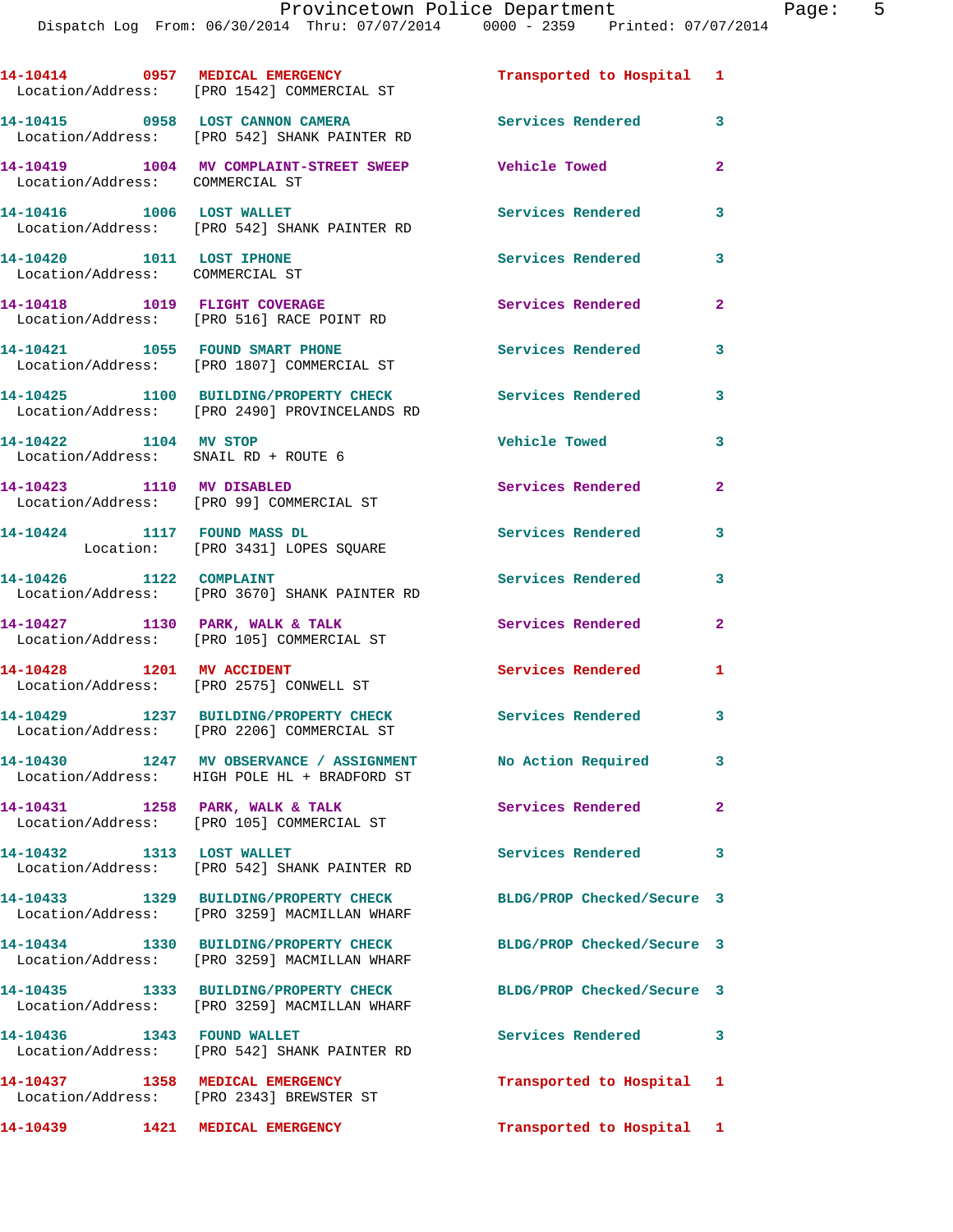|                                    | Dispatch Log From: 06/30/2014 Thru: 07/07/2014 0000 - 2359 Printed: 07/07/2014                        | Provincetown Police Department |              | Page: 6 |  |
|------------------------------------|-------------------------------------------------------------------------------------------------------|--------------------------------|--------------|---------|--|
| Location/Address: PROVINCELANDS RD |                                                                                                       |                                |              |         |  |
|                                    | 14-10440 1423 MEDICAL EMERGENCY<br>Location/Address: [PRO 516] RACE POINT RD                          | PATIENT REFUSAL 1              |              |         |  |
|                                    | 14-10441 1454 MEDICAL EMERGENCY Services Rendered 1<br>Location/Address: [PRO 1638] COMMERCIAL ST     |                                |              |         |  |
|                                    | 14-10442 1458 LOST CHASE MASTERCARD<br>Location/Address: [PRO 105] COMMERCIAL ST                      | Services Rendered 3            |              |         |  |
|                                    | 14-10443 1553 MEDICAL EMERGENCY<br>Location/Address: [PRO 175] COMMERCIAL ST                          | Transported to Hospital 1      |              |         |  |
|                                    | 14-10444 1602 PARK, WALK & TALK 1997 Services Rendered 2<br>Location/Address: [PRO 105] COMMERCIAL ST |                                |              |         |  |
|                                    | 14-10445   1623 MV STOP<br>Location/Address: [PRO 1143] WEST VINE ST                                  | <b>VERBAL WARNING</b>          | $\mathbf{3}$ |         |  |
|                                    | 14-10447 1641 FOUND CITI CARD<br>Location: [PRO 3431] LOPES SQUARE                                    | Services Rendered 3            |              |         |  |
|                                    | 14-10448 1651 MEDICAL EMERGENCY<br>Location/Address: [PRO 1905] BRADFORD ST                           | Services Rendered 1            |              |         |  |
|                                    | 14-10449 1731 INJURED GOOSE<br>Location/Address: [PRO 228] COMMERCIAL ST                              | Services Rendered 2            |              |         |  |
|                                    | 14-10450 1818 MEDICAL/DOT<br>Location/Address: [PRO 440] HARRY KEMP WAY                               | Transported to Hospital 1      |              |         |  |
|                                    | 14-10451 1858 MEDICAL EMERGENCY<br>Location/Address: [PRO 437] FREEMAN ST                             | Transported to Hospital 1      |              |         |  |
|                                    | 14-10452 1917 LOST IPHONE 5<br>Location/Address: [PRO 105] COMMERCIAL ST                              | Services Rendered 3            |              |         |  |
|                                    | 14-10453 1923 911 ABANDONED<br>Location/Address: [PRO 2562] COMMERCIAL ST                             | Services Rendered              | $\mathbf{1}$ |         |  |
|                                    | 14-10455 1943 BUILDING/PROPERTY CHECK<br>Location/Address: [PRO 3609] COMMERCIAL ST                   | BLDG/PROP Checked/Secure 3     |              |         |  |
|                                    | 14-10456 1944 MEDICAL EMERGENCY<br>Location/Address: [PRO 173] COMMERCIAL ST                          | PATIENT REFUSAL 1              |              |         |  |
|                                    | 14-10457 1949 BUILDING/PROPERTY CHECK<br>Location/Address: [PRO 2500] COMMERCIAL ST                   | BLDG/PROP Checked/Secure 3     |              |         |  |
|                                    | 14-10458 2001 I/P MEDICAL EMERGENCY<br>Location/Address: [PRO 382] COMMERCIAL ST                      | Transported to Hospital 1      |              | 1       |  |
|                                    | 14-10459 2035 BUILDING/PROPERTY CHECK<br>Location/Address: [PRO 306] COMMERCIAL ST                    | BLDG/PROP Checked/Secure 3     |              |         |  |
| 14-10461 2050 MV STOP              | Location/Address: [PRO 11] BRADFORD ST                                                                | <b>VERBAL WARNING</b>          | 3            |         |  |
| Location/Address: COMMERCIAL ST    | 14-10462 2100 PARK, WALK & TALK                                                                       | Services Rendered              | $\mathbf{2}$ |         |  |
|                                    | 14-10463 2145 SERVE SUMMONS<br>Location: [PRO 3672] TOWN LINE                                         | Services Rendered              | 3            |         |  |
|                                    | 14-10464 2151 KEEP THE PEACE<br>Location/Address: [PRO 1004] NELSON AVE                               | Services Rendered              | $\mathbf{2}$ |         |  |
| 14-10465 2202 FOUND PURSE          |                                                                                                       | Services Rendered 3            |              |         |  |

Location/Address: [PRO 542] SHANK PAINTER RD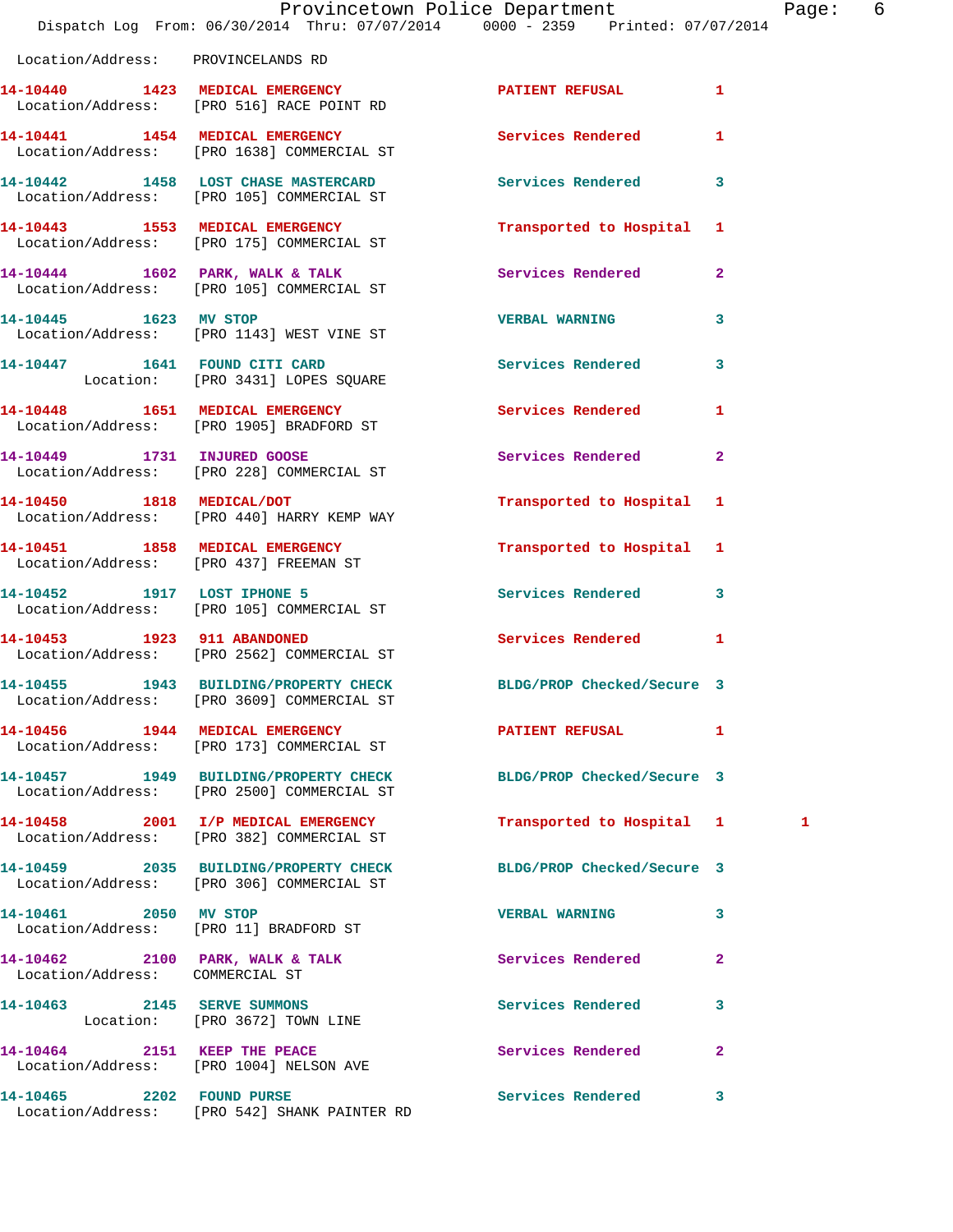|                                    |                                                                                                                  | Provincetown Police Department<br>Dispatch Log From: 06/30/2014 Thru: 07/07/2014 0000 - 2359 Printed: 07/07/2014 | - 7<br>Page: |
|------------------------------------|------------------------------------------------------------------------------------------------------------------|------------------------------------------------------------------------------------------------------------------|--------------|
|                                    | Location/Address: [PRO 2543] MACMILLAN WHARF                                                                     | 14-10466 2204 BUILDING/PROPERTY CHECK BLDG/PROP Checked/Secure 3                                                 |              |
|                                    | 14-10467 2233 911 GENERAL/ABANDONED Services Rendered 1<br>Location/Address: [PRO 1576] HOLWAY AVE               |                                                                                                                  |              |
|                                    | 14-10468 2330 BUILDING/PROPERTY CHECK BLDG/PROP Checked/Secure 3<br>Location/Address: [PRO 530] SHANK PAINTER RD |                                                                                                                  |              |
| Location/Address: STANDISH ST      | 14-10469 2334 NOISE COMPLAINT SPOKEN TO 3                                                                        |                                                                                                                  |              |
|                                    | 14-10470 2358 BUILDING/PROPERTY CHECK BLDG/PROP Checked/Secure 3<br>Location/Address: [PRO 3256] COMMERCIAL ST   |                                                                                                                  |              |
| For Date: $07/02/2014$ - Wednesday |                                                                                                                  |                                                                                                                  |              |
|                                    | 14-10471 0019 MV OBSERVANCE / ASSIGNMENT No Action Required 3<br>Location/Address: [PRO 94] BRADFORD ST          |                                                                                                                  |              |
|                                    | 14-10472 0043 ASSIST AGENCY / TRURO BOLO<br>Location/Address: [PRO 542] SHANK PAINTER RD                         | No Action Required 3                                                                                             |              |
|                                    | 14-10473 0053 BUILDING/PROPERTY CHECK BLDG/PROP Checked/Secure 3<br>Location/Address: [PRO 440] HARRY KEMP WAY   |                                                                                                                  |              |
| 14-10474 0115 MV STOP              | Location/Address: [PRO 3430] COMMERCIAL ST                                                                       | Citation/Warning Issued 3                                                                                        |              |
|                                    | 14-10475 0123 LOBBY TRAFFIC<br>Location/Address: [PRO 542] SHANK PAINTER RD                                      | Services Rendered 2                                                                                              | 52           |
|                                    | 14-10476  0135 BUILDING/PROPERTY CHECK BLDG/PROP Checked/Secure 3<br>Location/Address: [PRO 2763] CONANT ST      |                                                                                                                  |              |
|                                    | 14-10478 0149 BUILDING/PROPERTY CHECK BLDG/PROP Checked/Secure 3<br>Location/Address: [PRO 182] COMMERCIAL ST    |                                                                                                                  |              |
|                                    | 14-10479 0154 BUILDING/PROPERTY CHECK BLDG/PROP Checked/Secure 3<br>Location/Address: [PRO 175] COMMERCIAL ST    |                                                                                                                  |              |
|                                    | 14-10480 0212 BUILDING/PROPERTY CHECK<br>Location/Address: [PRO 488] MAYFLOWER AVE                               | BLD/PROP CHECKED UNSECUR 3                                                                                       |              |
|                                    | 14-10481 0514 MV OBSERVANCE / ASSIGNMENT NO Action Required 3<br>Location/Address: ROUTE 6 + HOWLAND ST          |                                                                                                                  |              |
|                                    | 14-10482 0534 BUILDING/PROPERTY CHECK BLDG/PROP Checked/Secure 3<br>Location/Address: [PRO 447] JEROME SMITH RD  |                                                                                                                  |              |
|                                    | 14-10483 0617 MEDICAL EMERGENCY<br>Location/Address: [PRO 2543] MACMILLAN WHARF                                  | Transported to Hospital 1                                                                                        |              |
|                                    | 14-10484 0731 PARK, WALK & TALK<br>Location/Address: [PRO 204] COMMERCIAL ST                                     | No Action Required 2                                                                                             |              |
|                                    | 14-10485 0742 BUILDING/PROPERTY CHECK BLDG/PROP Checked/Secure 3<br>Location/Address: [PRO 2206] COMMERCIAL ST   |                                                                                                                  |              |
|                                    | 14-10486 0748 SPEEDING COMPLAINT<br>Location/Address: [PRO 425] COURT ST                                         | No Action Required 2                                                                                             |              |
|                                    | 14-10487 0752 PARK, WALK & TALK<br>Location/Address: [PRO 285] COMMERCIAL ST                                     | No Action Required 2                                                                                             |              |
|                                    | 14-10488 0801 BUILDING/PROPERTY CHECK BLDG/PROP Checked/Secure 3<br>Location/Address: [PRO 518] RACE POINT RD    |                                                                                                                  |              |
| 14-10489 0811 MV STOP              | Location/Address: [PRO 1953] COMMERCIAL ST                                                                       | <b>VERBAL WARNING</b><br>$\mathbf{3}$                                                                            |              |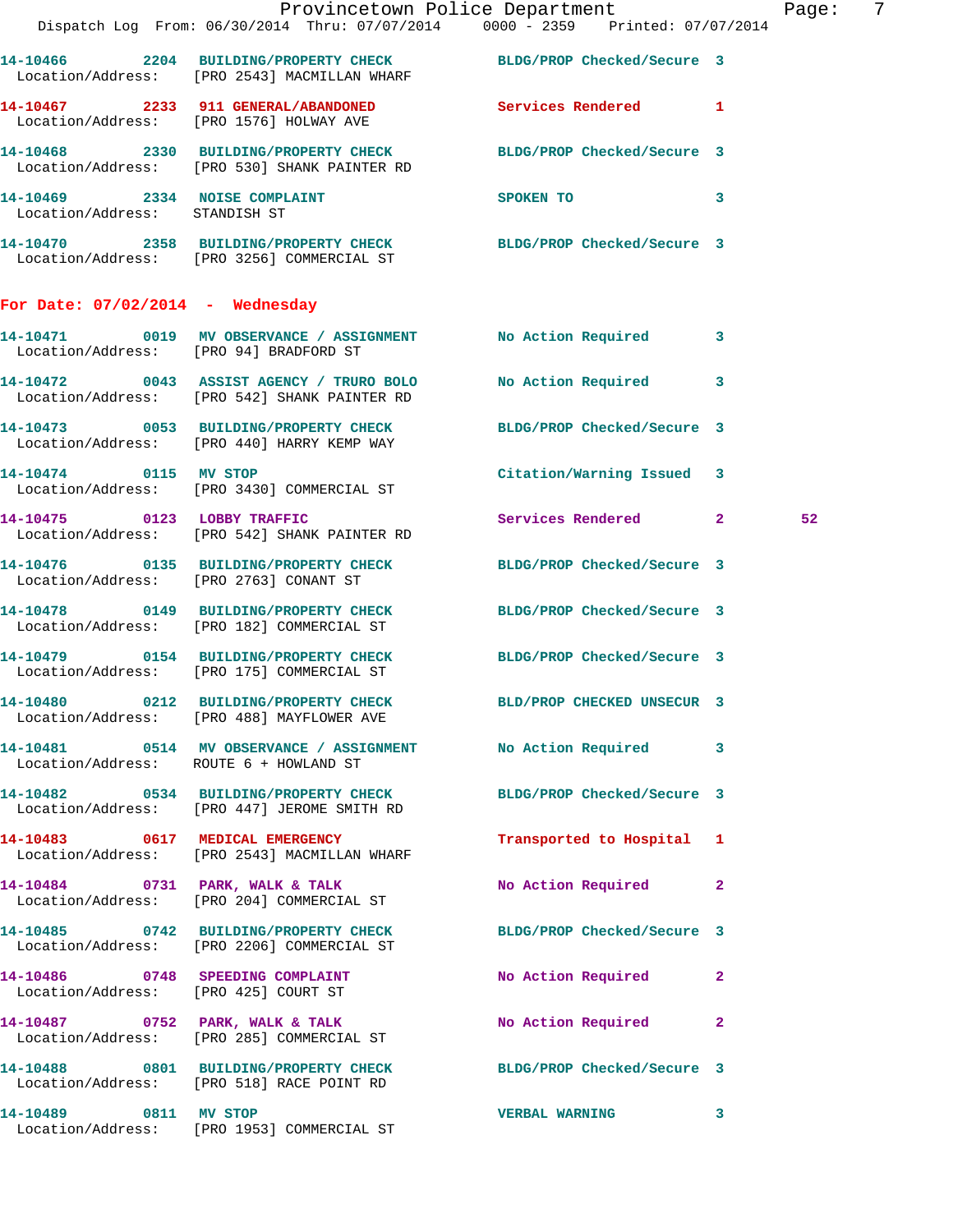| Location/Address: RACE POINT RD                                | 14-10490 0821 MV STOP                                                                                            | <b>VERBAL WARNING</b>      | 3              |    |
|----------------------------------------------------------------|------------------------------------------------------------------------------------------------------------------|----------------------------|----------------|----|
|                                                                | 14-10491 0857 BUILDING/PROPERTY CHECK BLDG/PROP Checked/Secure 3<br>Location/Address: [PRO 3259] MACMILLAN WHARF |                            |                |    |
| 14-10492 0917 SERVE SUMMONS<br>Location/Address: RACE POINT RD |                                                                                                                  | No Action Required         | 3              |    |
| 14-10496 0924 COMPLAINT                                        | Location/Address: [PRO 3670] SHANK PAINTER RD                                                                    | No Action Required         | 3              |    |
|                                                                | 14-10493 0925 PARK, WALK & TALK<br>Location/Address: [PRO 105] COMMERCIAL ST                                     | Services Rendered          | $\overline{2}$ |    |
|                                                                | 14-10494 0928 BUILDING/PROPERTY CHECK<br>Location/Address: [PRO 3317] CEMETERY RD                                | BLDG/PROP Checked/Secure 3 |                |    |
|                                                                | 14-10495 0929 BUILDING/PROPERTY CHECK<br>Location/Address: [PRO 3318] CEMETERY RD                                | BLDG/PROP Checked/Secure 3 |                |    |
|                                                                | 14-10497 0933 FOLLOW UP<br>Location/Address: [PRO 105] COMMERCIAL ST                                             | No Action Required         | $\mathbf{2}$   |    |
| 14-10498 0937 STREET SWEEP<br>Location/Address: COMMERCIAL ST  |                                                                                                                  | Vehicle Towed Towe         | $\overline{2}$ |    |
|                                                                | 14-10499 0943 COMPLAINT<br>Location/Address: [PRO 1714] COMMERCIAL ST                                            | No Action Required         | 3              |    |
|                                                                | 14-10500 1001 PARK, WALK & TALK<br>Location/Address: [PRO 2138] COMMERCIAL ST                                    | No Action Required         | $\overline{a}$ |    |
| 14-10502 1023 BIKE GENERAL                                     | Location/Address: [PRO 2539] RYDER ST EXT                                                                        | Unfounded                  | $\mathbf{2}$   |    |
|                                                                | 14-10503 1203 LOST GLASSES/LOCATED 5ervices Rendered<br>Location/Address: [PRO 542] SHANK PAINTER RD             |                            | 3              |    |
|                                                                | 14-10504 1227 SERVE SUMMONS<br>Location/Address: [PRO 1937] UPPER MILLER HILL RD                                 | Could Not Locate           | 3              |    |
| 14-10505 1250 NOISE COMPLAINT                                  |                                                                                                                  | Services Rendered          | 3              | 17 |
|                                                                | Location/Address: [PRO 208] COMMERCIAL ST<br>14-10506 1318 COMPLAINT/BIKES                                       | Services Rendered          | 3              |    |
| 14-10507 1353 911 GENERAL                                      | Location/Address: COOK ST + COMMERCIAL ST                                                                        | <b>Services Rendered</b>   | 1              |    |
|                                                                | Location/Address: [PRO 440] HARRY KEMP WAY<br>14-10508 1421 COMPLAINT/NEIGHBOR                                   | Services Rendered          | 3              |    |
|                                                                | Location/Address: [PRO 1858] BRADFORD ST<br>14-10510 1444 ALARM - GENERAL                                        | False Alarm                | 1              |    |
|                                                                | Location/Address: [PRO 1134] TREMONT ST<br>14-10511 1447 FOUND WALLET/RETURNED                                   | <b>Services Rendered</b>   | 3              |    |
| Location/Address: WINSLOW ST<br>14-10514 1510 HARASSMENT       |                                                                                                                  | Services Rendered          | $\mathbf{2}$   |    |
|                                                                | Location/Address: [PRO 916] FISHBURN CT<br>14-10517 1530 COMPLAINT/PEDI CABS                                     | <b>Services Rendered</b>   | 3              |    |
|                                                                | Location/Address: [PRO 1992] COMMERCIAL ST                                                                       |                            |                |    |
|                                                                | 14-10512 1547 FIREARMS / WEAPONS<br>Location/Address: [PRO 542] SHANK PAINTER RD                                 | Services Rendered          | $\mathbf{2}$   |    |
| 14-10513                                                       | 1600 MEDICAL EMERGENCY                                                                                           | <b>PATIENT REFUSAL</b>     | 1              |    |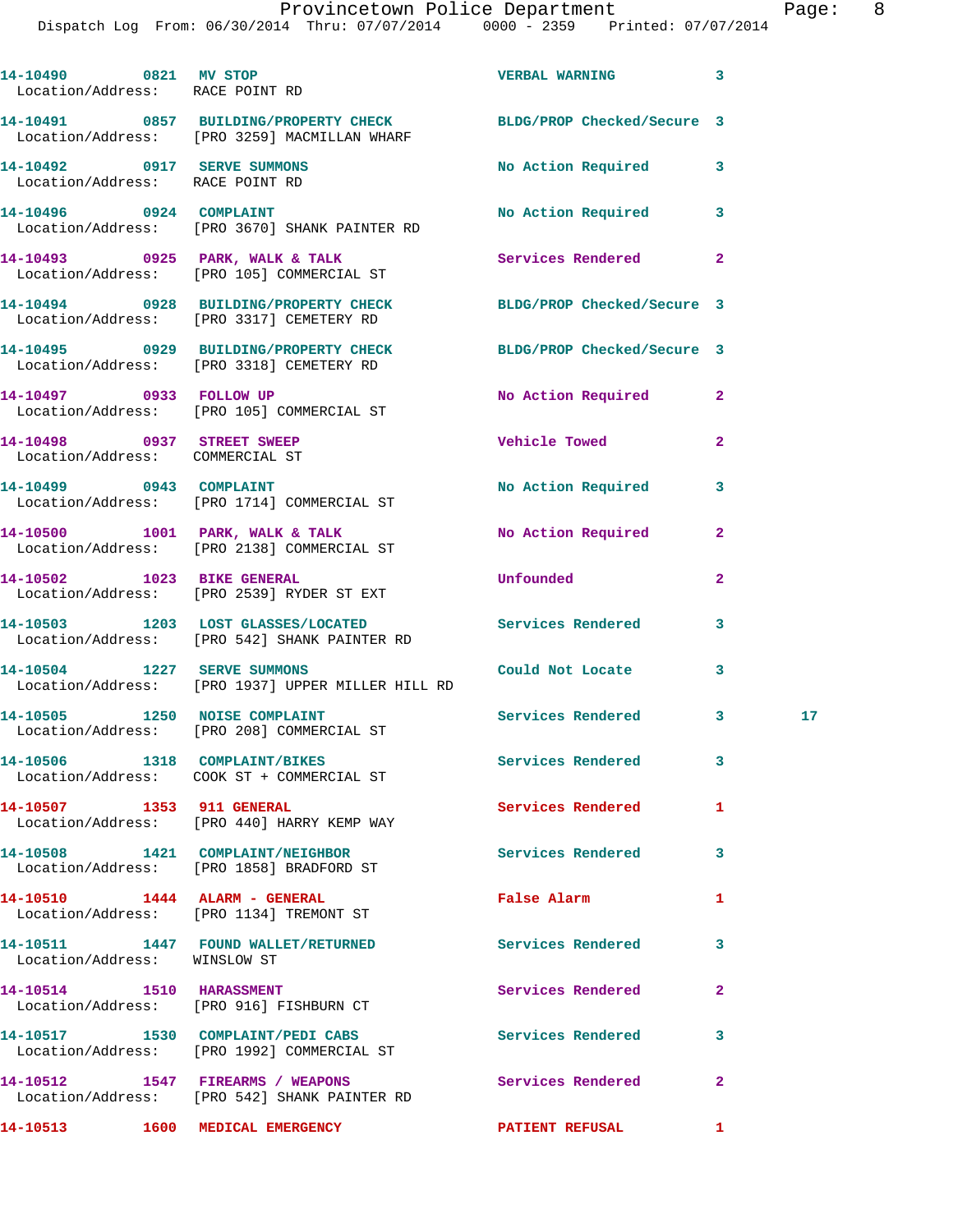|                                                             | Dispatch Log From: 06/30/2014 Thru: 07/07/2014 0000 - 2359 Printed: 07/07/2014                                  | Provincetown Police Department Page: 9 |              |              |  |
|-------------------------------------------------------------|-----------------------------------------------------------------------------------------------------------------|----------------------------------------|--------------|--------------|--|
|                                                             | Location/Address: [PRO 3296] SHANK PAINTER RD                                                                   |                                        |              |              |  |
| 14-10515 1620 THREATS                                       | Location/Address: [PRO 440] HARRY KEMP WAY                                                                      | Services Rendered 2                    |              |              |  |
|                                                             | 14-10516 1621 SERVE WARRANT<br>Location/Address: [PRO 1760] PRISCILLA ALDEN RD                                  | Could Not Locate                       | 3            |              |  |
| 14-10518 1651 DISTURBANCE                                   | Location/Address: [PRO 208] COMMERCIAL ST                                                                       | Services Rendered 1                    |              |              |  |
|                                                             | 14-10519 1715 GENERAL INFO                                                                                      | Services Rendered                      | 3            |              |  |
|                                                             | 14-10520 1745 BOAT SINKING<br>Location/Address: [PRO 2559] COMMERCIAL ST                                        | Services Rendered 3                    |              | $\mathbf{2}$ |  |
|                                                             | 14-10521 1749 COMPLAINT - STREET PERFORMERS Services Rendered<br>Location/Address: [PRO 105] COMMERCIAL ST      |                                        | 3            |              |  |
| 14-10522 1754 MV ACCIDENT<br>Location/Address: ATLANTIC AVE |                                                                                                                 | Services Rendered 1                    |              |              |  |
|                                                             | 14-10523 1819 ASSIST CITIZEN<br>Location/Address: [PRO 1620] BRADFORD ST                                        | Services Rendered                      | 3            |              |  |
|                                                             | 14-10524 1826 911 GENERAL/HANG UP Services Rendered 1<br>Location/Address: [PRO 3222] ALDEN ST                  |                                        |              |              |  |
|                                                             | 14-10525 1846 BUILDING/PROPERTY CHECK BLDG/PROP Checked/Secure 3<br>Location/Address: [PRO 447] JEROME SMITH RD |                                        |              |              |  |
| 14-10526 1938 VANDALISM                                     | Location/Address: [PRO 196] COMMERCIAL ST                                                                       | Services Rendered                      | 3            |              |  |
|                                                             | 14-10527 1951 MEDICAL EMERGENCY<br>Location/Address: [PRO 1281] BANGS ST                                        | PATIENT REFUSAL                        | $\mathbf{1}$ |              |  |
|                                                             | 14-10528 2004 MEDICAL EMERGENCY<br>Location/Address: [PRO 105] COMMERCIAL ST                                    | <b>PATIENT REFUSAL</b>                 | 1            |              |  |
|                                                             | 14-10529 2040 FOLLOW UP<br>Location/Address: [PRO 208] COMMERCIAL ST                                            | SPOKEN TO                              | $\mathbf{2}$ |              |  |
|                                                             | 14-10530 2106 BUILDING/PROPERTY CHECK BLDG/PROP Checked/Secure 3<br>Location/Address: [PRO 16] MAYFLOWER AVE    |                                        |              |              |  |
|                                                             | 14-10531 2109 ASSIST AGENCY / MUTUAL AID Services Rendered<br>Location/Address: [PRO 1760] PRISCILLA ALDEN RD   |                                        | 3            |              |  |
| 14-10532 2214 ALARM - GENERAL                               | Location/Address: [PRO 821] COMMERCIAL ST                                                                       | Could Not Locate 1                     |              |              |  |
|                                                             | 14-10533 2234 BUILDING/PROPERTY CHECK BLDG/PROP Checked/Secure 3<br>Location/Address: [PRO 182] COMMERCIAL ST   |                                        |              |              |  |
|                                                             | 14-10534 2320 BUILDING/PROPERTY CHECK BLDG/PROP Checked/Secure 3<br>Location/Address: [PRO 306] COMMERCIAL ST   |                                        |              |              |  |
|                                                             | 14-10535 2326 BUILDING/PROPERTY CHECK BLDG/PROP Checked/Secure 3<br>Location/Address: [PRO 2500] COMMERCIAL ST  |                                        |              |              |  |
|                                                             | 14-10536 2326 DOMESTIC DISTURBANCE/ASSAULT Services Rendered<br>Location/Address: [PRO 2539] RYDER ST EXT       |                                        | 1            |              |  |
|                                                             | Location/Address: FREEMAN ST + COMMERCIAL ST                                                                    |                                        | 3            |              |  |
|                                                             | 14-10538 2329 NOISE COMPLAINT<br>Location/Address: [PRO 643] COMMERCIAL ST + COURT ST                           | Could Not Locate                       | 3            |              |  |
| 14-10539 2331 DISORDERLY                                    |                                                                                                                 | Services Rendered                      | $\mathbf{2}$ |              |  |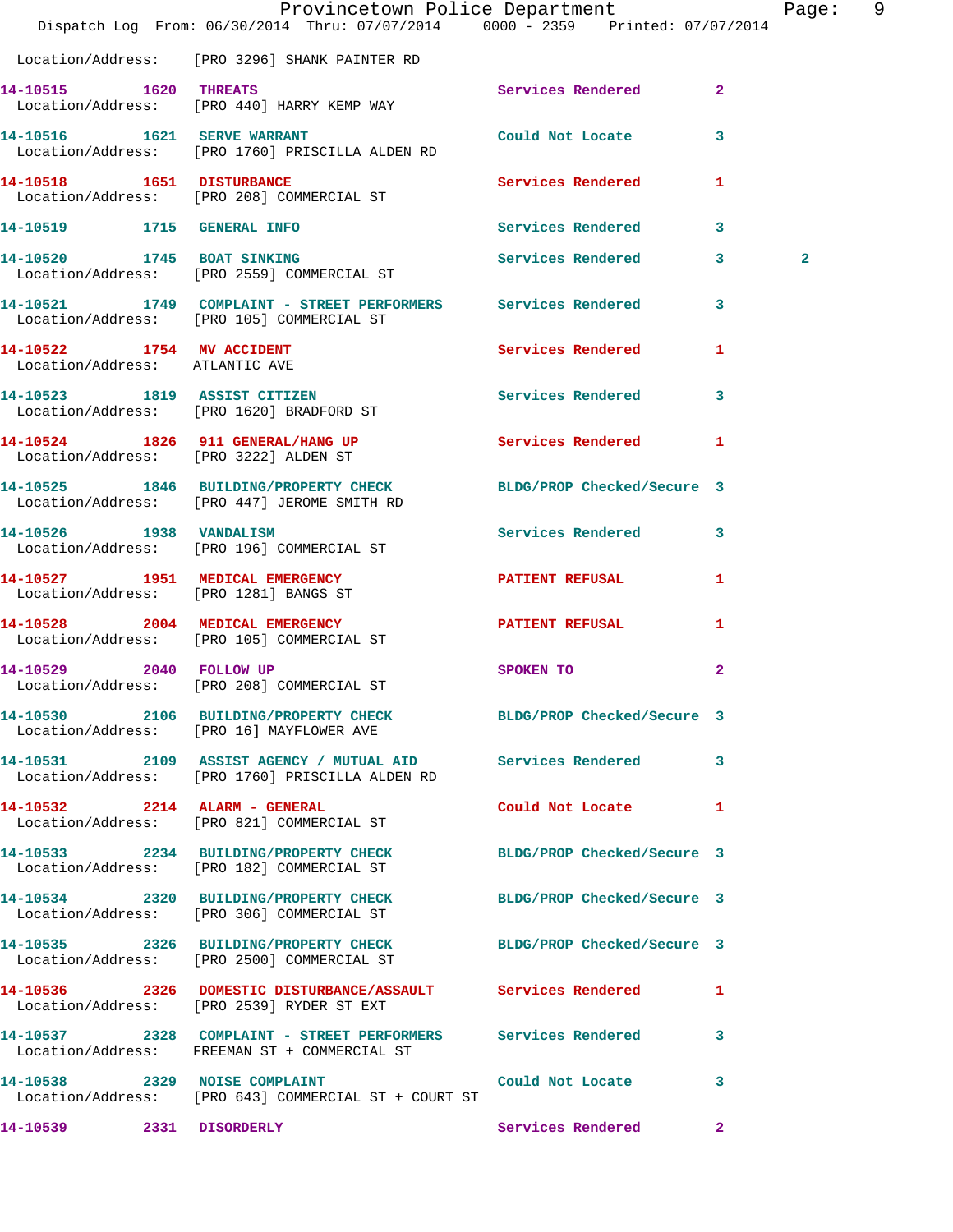|                                                              | Dispatch Log From: 06/30/2014 Thru: 07/07/2014 0000 - 2359 Printed: 07/07/2014                                    | Provincetown Police Department |              | Page: 10 |  |
|--------------------------------------------------------------|-------------------------------------------------------------------------------------------------------------------|--------------------------------|--------------|----------|--|
|                                                              | Location/Address: [PRO 208] COMMERCIAL ST                                                                         |                                |              |          |  |
| 14-10540 2349 MV STOP                                        | Location/Address: [PRO 1514] BRADFORD ST                                                                          | Citation/Warning Issued 3      |              |          |  |
| For Date: $07/03/2014$ - Thursday                            |                                                                                                                   |                                |              |          |  |
|                                                              | 14-10541 0009 BUILDING/PROPERTY CHECK BLDG/PROP Checked/Secure 3<br>Location/Address: [PRO 530] SHANK PAINTER RD  |                                |              |          |  |
|                                                              | 14-10542 0016 MV OBSERVANCE / ASSIGNMENT Services Rendered<br>Location/Address: BRADFORD ST + RYDER ST            |                                | 3            |          |  |
| 14-10543 0023 DISORDERLY<br>Refer To $P/C$ : 14-121-AR       | Location/Address: [PRO 208] COMMERCIAL ST                                                                         | Arrest(s) Made                 | $\mathbf{2}$ |          |  |
| 14-10544 0024 MV STOP                                        | Location/Address: WEBSTER PL + BRADFORD ST                                                                        | <b>VERBAL WARNING</b>          | 3            |          |  |
| 14-10545 0044 MV STOP<br>Refer To $P/C$ : $14-122-AR$        | Location/Address: [PRO 2391] BRADFORD ST                                                                          | Arrest(s) Made                 | 3            |          |  |
|                                                              | 14-10546 0045 BUILDING/PROPERTY CHECK BLDG/PROP Checked/Secure 3<br>Location/Address: [PRO 3256] COMMERCIAL ST    |                                |              |          |  |
|                                                              | 14-10547 0050 LOBBY TRAFFIC<br>Location/Address: [PRO 542] SHANK PAINTER RD                                       | Services Rendered 2            |              | 46       |  |
| 14-10548 0057 FLIPPED PEDICAB<br>Refer To Accident: 14-30-AC | Location/Address: RYDER ST + BRADFORD ST                                                                          | Citation/Warning Issued 1      |              |          |  |
| 14-10550 0212 COMPLAINT                                      | Location/Address: [PRO 165] COMMERCIAL ST                                                                         | Could Not Locate               | 3            |          |  |
| 14-10551 0227 COMPLAINT                                      | Location/Address: [PRO 300] COMMERCIAL ST                                                                         | <b>Services Rendered</b>       | 3            |          |  |
|                                                              | 14-10552 0232 BY-LAW VIOLATION/SLEEPING VERBAL WARNING<br>Location/Address: [PRO 2539] RYDER ST EXT               |                                | $\mathbf{2}$ |          |  |
|                                                              | 14-10553 0300 SUSPICIOUS ACTIVITY<br>Location/Address: [PRO 2539] RYDER ST EXT                                    | Taken/Referred to Other 2      |              |          |  |
|                                                              | 14-10554 0337 BUILDING/PROPERTY CHECK BLDG/PROP Checked/Secure 3<br>Location/Address: [PRO 519] RACE POINT RD     |                                |              |          |  |
|                                                              | 14-10555 0507 BUILDING/PROPERTY CHECK BLDG/PROP Checked/Secure 3<br>Location/Address: [PRO 1778] SHANK PAINTER RD |                                |              |          |  |
| Location/Address: [PRO 2479] ROUTE 6                         | 14-10556 0511 ROAD HAZARD                                                                                         | Services Rendered 2            |              |          |  |
|                                                              | 14-10557 0515 MV OBSERVANCE / ASSIGNMENT Services Rendered 3<br>Location/Address: BRADFORD ST + RYDER ST          |                                |              |          |  |
|                                                              | 14-10558 0523 BUILDING/PROPERTY CHECK<br>Location/Address: [PRO 440] HARRY KEMP WAY                               | BLDG/PROP Checked/Secure 3     |              |          |  |
|                                                              | 14-10560 0559 FLIGHT COVERAGE<br>Location/Address: [PRO 516] RACE POINT RD                                        | Services Rendered 2            |              |          |  |
|                                                              | 14-10562 0721 MV LOCK-OUT<br>Location/Address: [PRO 2540] RACE POINT RD                                           | Taken/Referred to Other 2      |              |          |  |
| 14-10563 0736 STOLEN IPAD                                    | Location/Address: [PRO 547] COMMERCIAL ST                                                                         | SPOKEN TO                      | $\mathbf{2}$ |          |  |
|                                                              |                                                                                                                   |                                |              |          |  |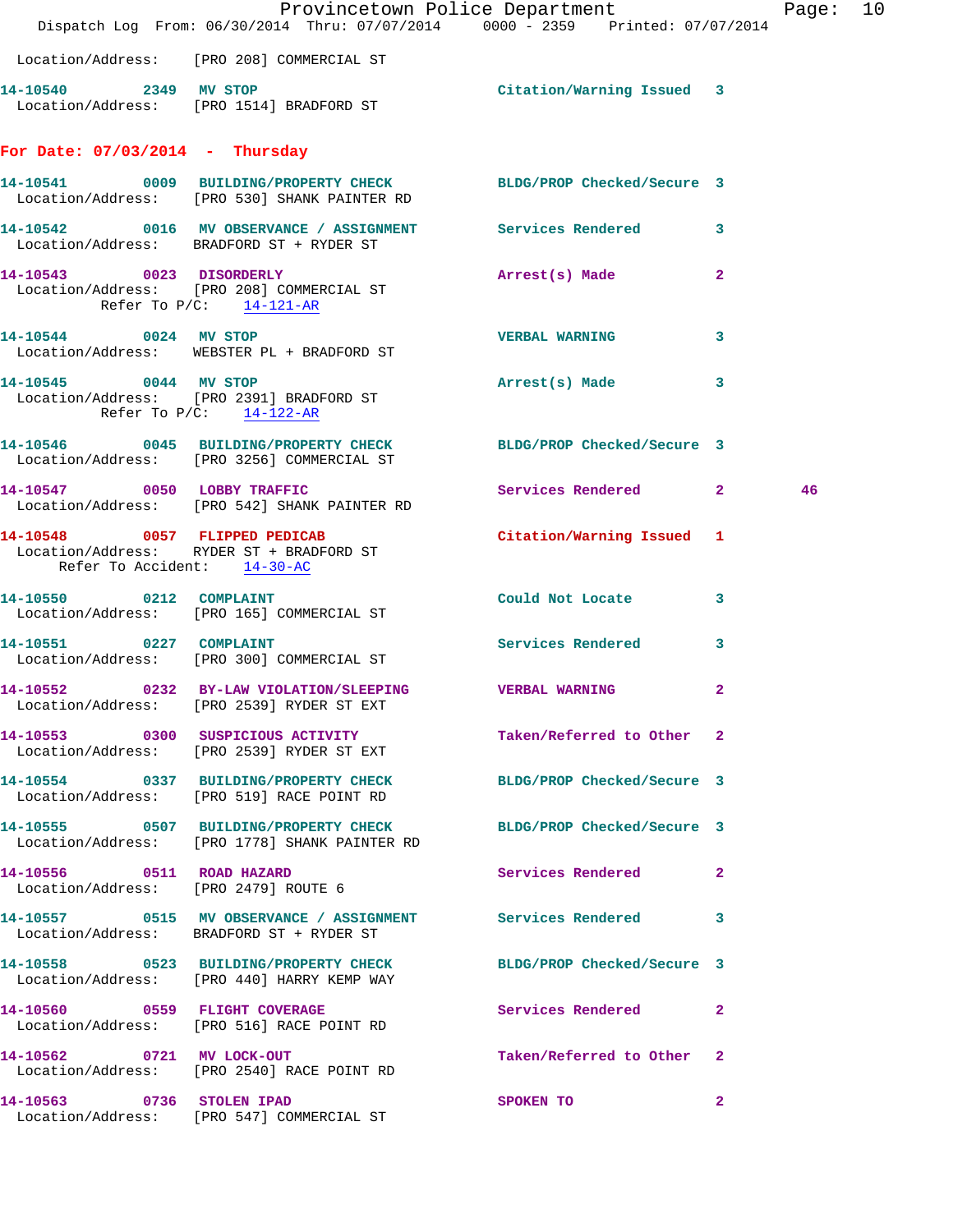|                             | Dispatch Log From: 06/30/2014 Thru: 07/07/2014 0000 - 2359 Printed: 07/07/2014                                   | Provincetown Police Department |                | Page: 11 |  |
|-----------------------------|------------------------------------------------------------------------------------------------------------------|--------------------------------|----------------|----------|--|
|                             | 14-10564 0746 BUILDING/PROPERTY CHECK BLDG/PROP Checked/Secure 3<br>Location/Address: [PRO 516] RACE POINT RD    |                                |                |          |  |
|                             | 14-10565 0758 BUILDING/PROPERTY CHECK BLDG/PROP Checked/Secure 3<br>Location/Address: [PRO 3259] MACMILLAN WHARF |                                |                |          |  |
|                             | 14-10566 0803 BUILDING/PROPERTY CHECK BLDG/PROP Checked/Secure 3<br>Location/Address: [PRO 105] COMMERCIAL ST    |                                |                |          |  |
| 14-10567 0816 COURT RUN     | Location/Address: [PRO 542] SHANK PAINTER RD                                                                     | Taken/Referred to Other 3      |                |          |  |
|                             | 14-10568 0843 FOUND WALLET/RETURNED<br>Location/Address: [PRO 2053] COMMERCIAL ST                                | Services Rendered 3            |                |          |  |
|                             | 14-10569 0847 PARK, WALK & TALK<br>Location/Address: [PRO 105] COMMERCIAL ST                                     | Services Rendered              | $\mathbf{2}$   |          |  |
|                             | 14-10570 0931 BUILDING/PROPERTY CHECK<br>Location/Address: [PRO 3318] CEMETERY RD                                | BLDG/PROP Checked/Secure 3     |                |          |  |
|                             | 14-10571 0947 STREET SWEEP/TOWS<br>Location/Address: [PRO 2931] COMMERCIAL ST                                    | <b>Vehicle Towed</b>           | $\mathbf{2}$   |          |  |
|                             | 14-10572 0958 HARASSMENT<br>Location/Address: [PRO 111] COMMERCIAL ST                                            | SPOKEN TO                      | $\mathbf{2}$   |          |  |
|                             | 14-10573 1000 ANXIETY/EVALUATION<br>Location/Address: [PRO 1892] SHANK PAINTER RD                                | <b>PATIENT REFUSAL</b>         | 1              |          |  |
|                             | 14-10574 1009 FIREARMS / WEAPONS<br>Location/Address: [PRO 542] SHANK PAINTER RD                                 | SPOKEN TO                      | $\overline{2}$ |          |  |
| Refer To Arrest: 14-124-AR  | 14-10575 1023 WARRANT ARREST<br>Location/Address: [PRO 105] COMMERCIAL ST                                        | Arrest(s) Made                 | 2              |          |  |
| Refer To Accident: 14-31-AC | 14-10576    1026    MV    ACCIDENT<br>Location/Address: [PRO 1778] SHANK PAINTER RD                              | Services Rendered              | $\mathbf{1}$   |          |  |
|                             | 14-10577 1103 HARASSMENT/ONGOING<br>Location/Address: [PRO 105] COMMERCIAL ST                                    | SPOKEN TO                      | $\mathbf{2}$   |          |  |
|                             | 14-10578 1128 TRAVEL NOTIFICATION Services Rendered 3<br>Location/Address: [PRO 542] SHANK PAINTER RD            |                                |                |          |  |
|                             | 14-10579 1131 BUILDING/PROPERTY CHECK BLDG/PROP Checked/Secure 3<br>Location/Address: [PRO 2206] COMMERCIAL ST   |                                |                |          |  |
|                             | 14-10580 1142 BUILDING/PROPERTY CHECK<br>Location/Address: [PRO 2483] COMMERCIAL ST                              | Services Rendered 3            |                |          |  |
|                             | 14-10581 1159 ACCIDENTAL OD/TRANSPORT<br>Location/Address: [PRO 440] HARRY KEMP WAY                              | Transported to Hospital 1      |                |          |  |
|                             | 14-10583 1207 BUILDING/PROPERTY CHECK BLDG/PROP Checked/Secure 3<br>Location/Address: [PRO 519] RACE POINT RD    |                                |                |          |  |
|                             | 14-10584 1312 LARCENY / FORGERY / FRAUD<br>Location/Address: [PRO 300] COMMERCIAL ST                             | SPOKEN TO                      | 2              |          |  |
|                             | 14-10585 1320 MV OBSERVANCE / ASSIGNMENT Services Rendered<br>Location/Address: [PRO 3430] COMMERCIAL ST         |                                | 3              |          |  |
|                             | 14-10586 1326 MV DISABLED<br>Location/Address: [PRO 3430] COMMERCIAL ST                                          | Services Rendered              | $\mathbf{2}$   |          |  |
|                             | 14-10587 1357 MEDICAL EMERGENCY<br>Location/Address: [PRO 285] COMMERCIAL ST                                     | Transported to Hospital 1      |                |          |  |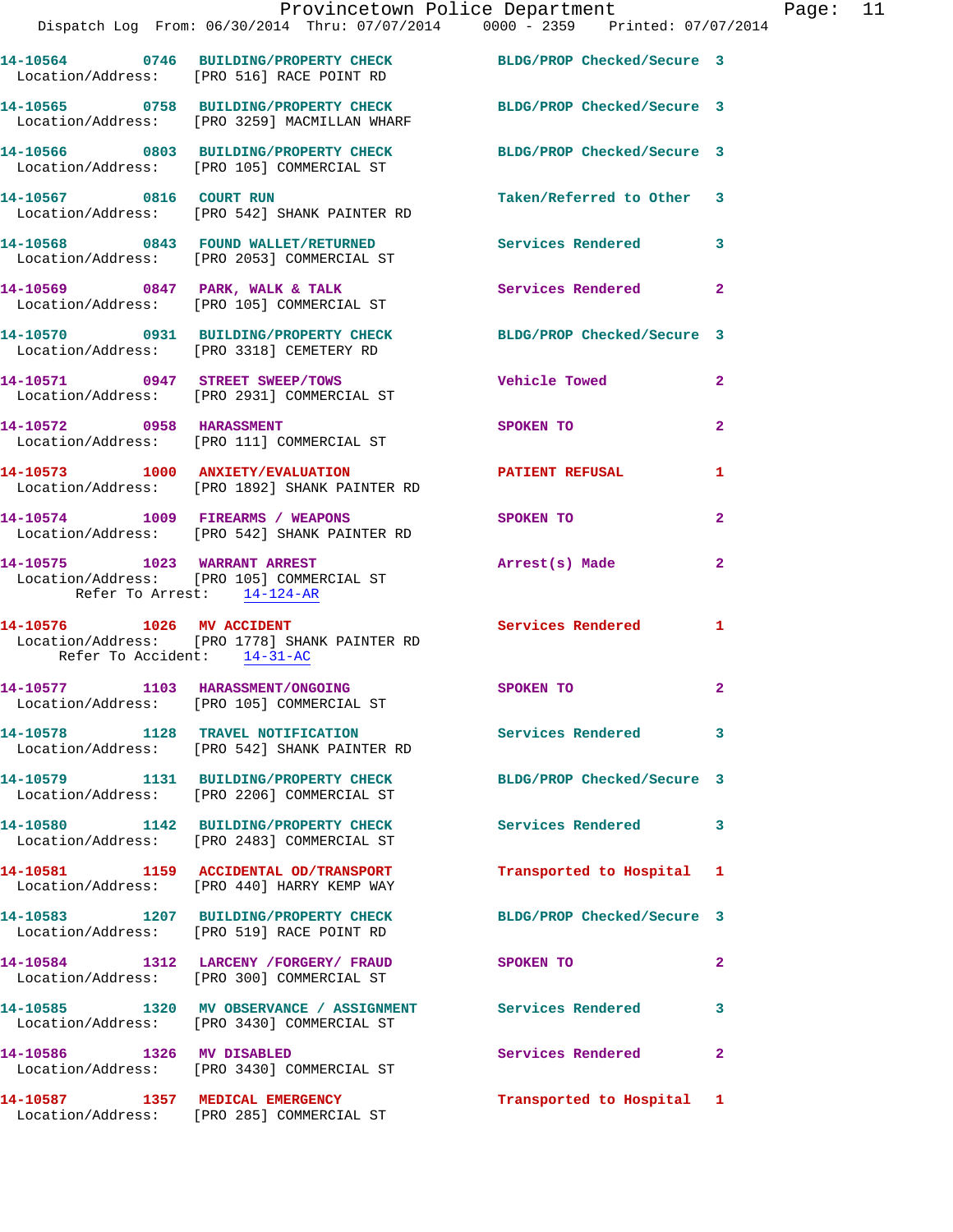**14-10595 1534 COMPLAINT/PAST OCCURRED Services Rendered 3**  Location/Address: [PRO 542] SHANK PAINTER RD **14-10591 1536 MV COMPLAINT Services Rendered 2**  Location/Address: STANDISH ST **14-10592 1541 DOMESTIC DISTURBANCE/ASSAULT Peace Restored 1**  Location/Address: [PRO 302] COMMERCIAL ST **14-10593 1545 FOUND COLORADO LIC. Services Rendered 3**  Location/Address: [PRO 542] SHANK PAINTER RD **14-10594 1556 MEDICAL EMERGENCY/EVAL Services Rendered 1**  Location/Address: BRADFORD ST **14-10596 1606 ANIMAL CALL/HORSE Services Rendered 2**  Location/Address: [PRO 3053] WEST VINE ST **14-10597 1627 ANIMAL CALL/DOG IN M/V GONE ON ARRIVAL 2**  Location/Address: [PRO 425] COURT ST **14-10598 1635 MV COMPLAINT/VIN NUMBER Services Rendered 2**  Location/Address: [PRO 542] SHANK PAINTER RD **14-10601 1637 HARASSMENT/VIOLATION OF ORDER Services Rendered 2**  Location/Address: [PRO 542] SHANK PAINTER RD 14-10599 1640 COMPLAINT Services Rendered 3 Location/Address: [PRO 1300] BRADFORD ST EXT **14-10600 1648 SUSPICIOUS ACTIVITY Services Rendered 2**  Location/Address: [PRO 606] CONWELL ST **14-10602 1700 PARKING COMPLAINT / GENERAL Services Rendered 3**  Location/Address: [PRO 488] MAYFLOWER AVE **14-10603 1712 MEDICAL EMERGENCY Transported to Hospital 1**  Location/Address: [PRO 1638] COMMERCIAL ST **14-10604 1738 ANIMAL CALL/LOOSE DOG No Action Required 2**  Location/Address: [PRO 1520] BRADFORD ST **14-10605 1759 BIKE COMPLAINT Services Rendered 2**  Location/Address: [PRO 1544] COMMERCIAL ST **14-10606 1807 COMPLAINT/TEA DANCE Services Rendered 3**  Location/Address: [PRO 146] COMMERCIAL ST **14-10607 1825 BY-LAW VIOLATION VERBAL WARNING 2**  Location/Address: [PRO 146] COMMERCIAL ST **14-10608 1934 MISSING PERSON Services Rendered 1**  Location/Address: RYDER ST + COMMERCIAL ST 14-10609 1954 ANIMAL CALL **Services Rendered** 2 Location/Address: [PRO 863] COMMERCIAL ST **14-10610 2008 NOISE COMPLAINT Services Rendered 3**  Location/Address: [PRO 927] FRANKLIN ST **14-10611 2013 ANIMAL CALL Services Rendered 2**  Location/Address: [PRO 429] DYER ST

**14-10612 2021 LOST/FOUND PROPERTY SPOKEN TO 3**  Location/Address: [PRO 146] COMMERCIAL ST

**14-10613 2028 MEDICAL EMERGENCY Services Rendered 1**  Location: BUBALAS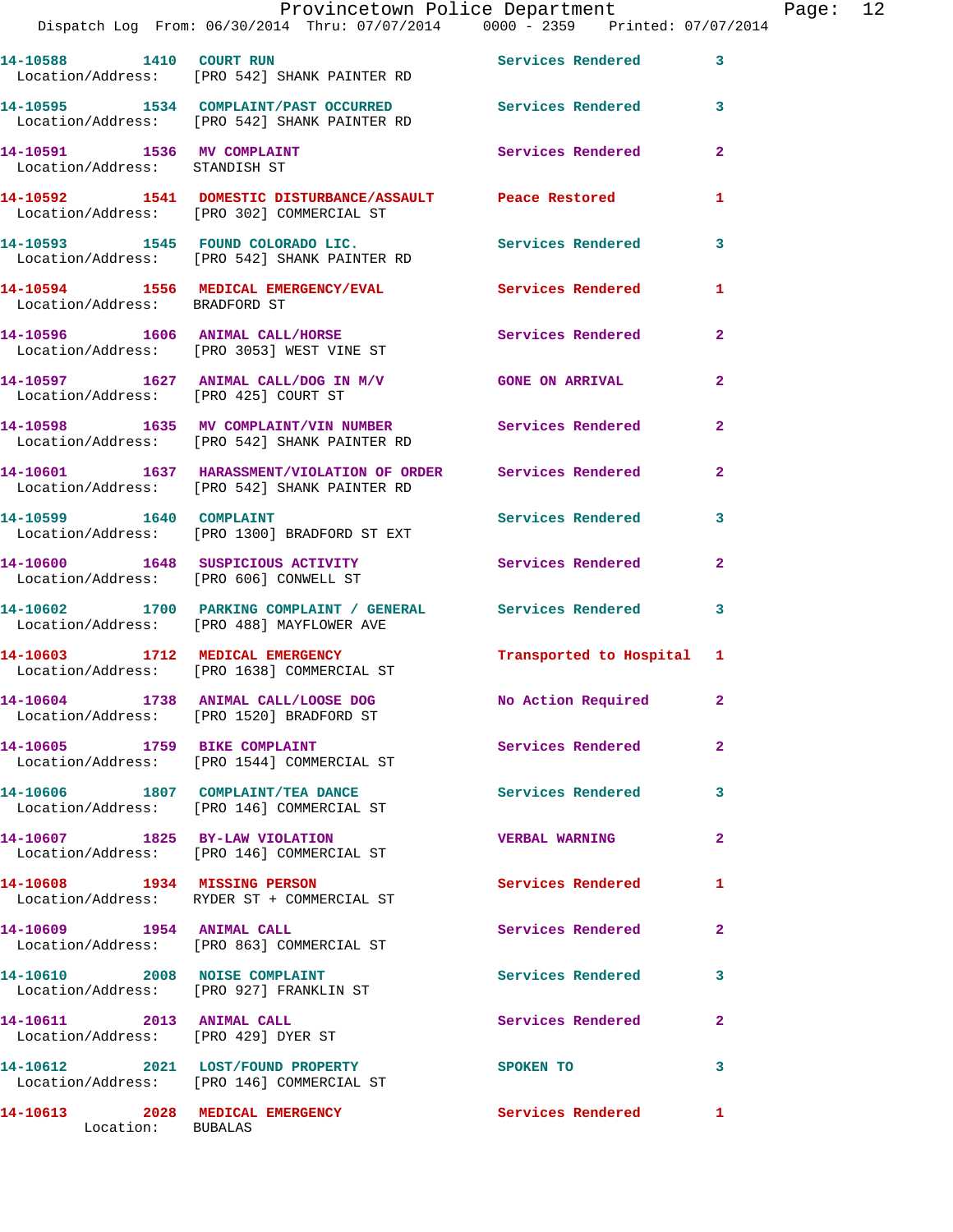| 14-10614 2055 NOISE COMPLAINT                                              | Location/Address: [PRO 1212] FRANKLIN ST                                                                         | SPOKEN TO                | $\overline{\mathbf{3}}$ |
|----------------------------------------------------------------------------|------------------------------------------------------------------------------------------------------------------|--------------------------|-------------------------|
|                                                                            | 14-10615 2101 FOUND \$160 IN CASH<br>Location/Address: JOHNSON ST + COMMERCIAL ST                                | <b>Services Rendered</b> | $\overline{3}$          |
| 14-10616 2112 TRESPASS                                                     | Location/Address: KINGS WAY + FRITZ'S WAY                                                                        | <b>Services Rendered</b> | $\overline{2}$          |
| 14-10617 2154 ANIMAL CALL/BARKING<br>Location/Address: [PRO 3403] POINT ST |                                                                                                                  | SPOKEN TO                | $\overline{2}$          |
| 14-10618 2231 NOISE COMPLAINT                                              | Location/Address: [PRO 1202] COMMERCIAL ST                                                                       | No Action Required       | $\mathbf{3}$            |
|                                                                            | 14-10619 2231 FOUND FL DRIVER'S LICENSE<br>Location: [PRO 3431] LOPES SQUARE                                     | Services Rendered        | $\overline{\mathbf{3}}$ |
|                                                                            | 14-10620 2238 MEDICAL EMERGENCY<br>Location/Address: [PRO 2144] CONWELL ST                                       | <b>Services Rendered</b> | $\mathbf{1}$            |
| Location/Address: COMMERCIAL ST                                            | 14-10621 2308 PARK, WALK & TALK                                                                                  | <b>Services Rendered</b> | $\overline{2}$          |
|                                                                            | 14-10622 2323 BUILDING/PROPERTY CHECK BLDG/PROP Checked/Secure 3<br>Location/Address: [PRO 530] SHANK PAINTER RD |                          |                         |
| 14-10623 2334 NOISE COMPLAINT                                              | Location/Address: [PRO 3236] COMMERCIAL ST                                                                       | SPOKEN TO                | 3                       |
| 14-10624 2345 MV STOP                                                      |                                                                                                                  | <b>VERBAL WARNING</b>    | 3                       |

Location/Address: BRADFORD ST + PRISCILLA ALDEN RD

## **For Date: 07/04/2014 - Friday**

|                                                                   | 14-10625 0001 BUILDING/PROPERTY CHECK<br>Location/Address: [PRO 440] HARRY KEMP WAY                        | BLDG/PROP Checked/Secure 3 |              |
|-------------------------------------------------------------------|------------------------------------------------------------------------------------------------------------|----------------------------|--------------|
|                                                                   | 14-10626 0001 MV OBSERVANCE / ASSIGNMENT<br>Location/Address: BRADFORD ST + HOWLAND ST                     | No Action Required         | $\mathbf{3}$ |
| 14-10627 0010 MV STOP                                             | Location/Address: BRADFORD ST + CONWELL ST                                                                 | <b>VERBAL WARNING</b>      | $\mathbf{3}$ |
| 14-10628 0012 MV STOP                                             | Location/Address: BRADFORD ST + HANCOCK ST                                                                 | <b>VERBAL WARNING</b>      | $\mathbf{3}$ |
| 14-10629 0021 MV STOP                                             | Location/Address: BRADFORD ST + KENDALL LN                                                                 | <b>VERBAL WARNING</b>      | $\mathbf{3}$ |
|                                                                   | 14-10630 0028 BUILDING/PROPERTY CHECK<br>Location/Address: [PRO 1638] COMMERCIAL ST                        | BLDG/PROP Checked/Secure 3 |              |
|                                                                   | 14-10631 0034 MV OBSERVANCE / ASSIGNMENT No Action Required<br>Location/Address: BRADFORD ST + RYDER ST    |                            | $\mathbf{3}$ |
| 14-10632 0037 COMPLAINT<br>Location/Address: [PRO 484] MASONIC PL |                                                                                                            | <b>Services Rendered</b>   | $\mathbf{3}$ |
|                                                                   | 14-10633 0057 MV STOP<br>Location/Address: BRADFORD ST + RYDER ST                                          | <b>VERBAL WARNING</b>      | $\mathbf{3}$ |
| Location/Address: [PRO 2] ALDEN ST                                | 14-10635 0103 BUILDING/PROPERTY CHECK                                                                      | BLDG/PROP Checked/Secure 3 |              |
|                                                                   | 14-10638 0125 SPIRITUS DETOUR IN EFFECT No Action Required<br>Location/Address: COMMERCIAL ST + GOSNOLD ST |                            | 3            |
| 14-10639 0139 NOISE COMPLAINT                                     |                                                                                                            | SPOKEN TO                  | 3            |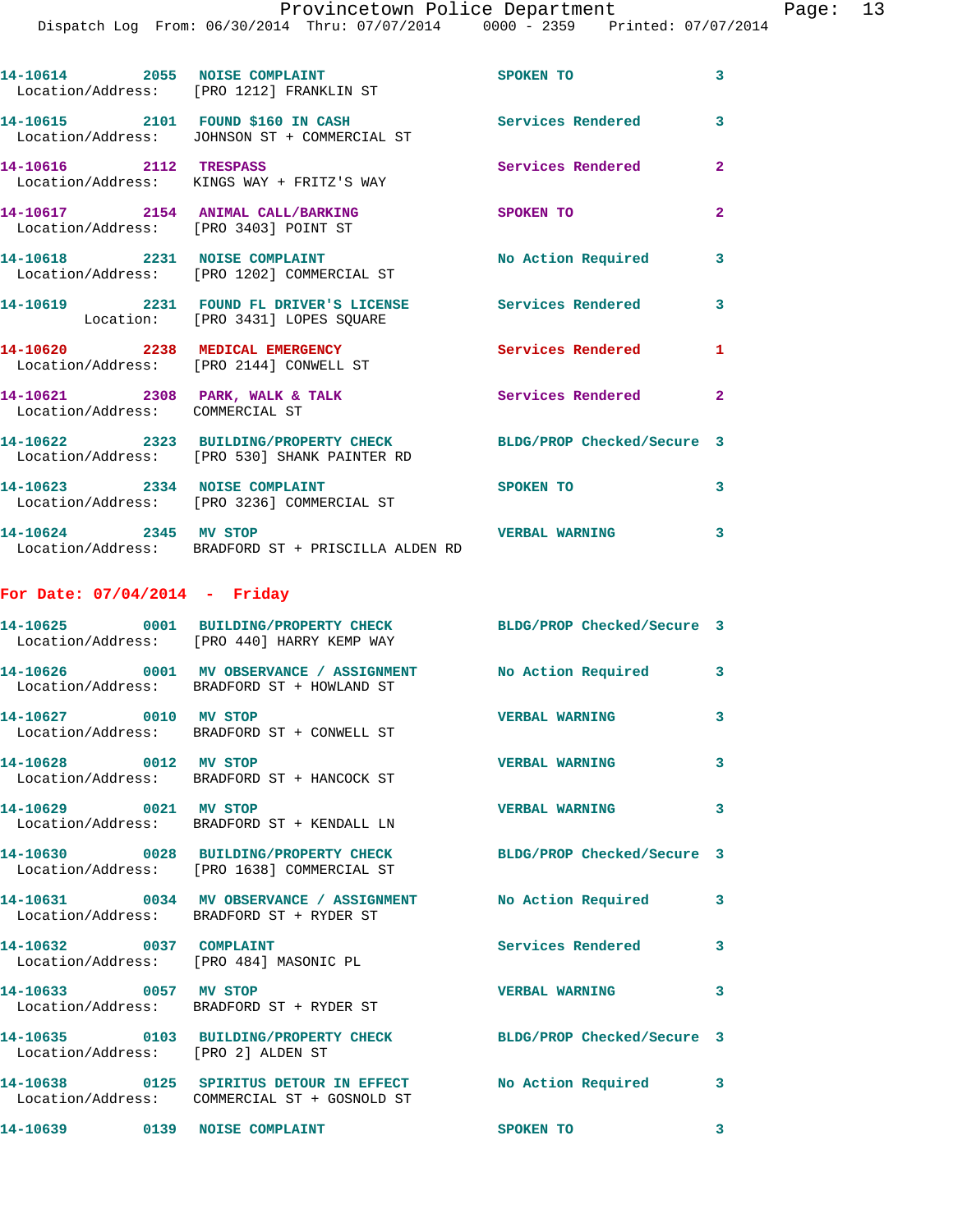|                                                             | Dispatch Log From: 06/30/2014 Thru: 07/07/2014 0000 - 2359 Printed: 07/07/2014                                   | Provincetown Police Department |              | Page: 14 |  |
|-------------------------------------------------------------|------------------------------------------------------------------------------------------------------------------|--------------------------------|--------------|----------|--|
|                                                             | Location/Address: [PRO 3950] COMMERCIAL ST                                                                       |                                |              |          |  |
|                                                             | 14-10640 0154 BIKE GENERAL<br>Location/Address: FREEMAN ST + COMMERCIAL ST                                       | Services Rendered 2            |              |          |  |
|                                                             | 14-10641 0155 ALARM - GENERAL<br>Location/Address: [PRO 517] RACE POINT RD                                       | <b>False Alarm</b>             | $\mathbf{1}$ |          |  |
| 14-10642 0214 MV STOP                                       | Location/Address: BRADFORD ST + SHANK PAINTER RD                                                                 | VERBAL WARNING 3               |              |          |  |
|                                                             | 14-10644 0217 BUILDING/PROPERTY CHECK BLDG/PROP Checked/Secure 3<br>Location/Address: [PRO 545] SHANK PAINTER RD |                                |              |          |  |
|                                                             | 14-10643 0218 BUILDING/PROPERTY CHECK BLDG/PROP Checked/Secure 3<br>Location/Address: [PRO 447] JEROME SMITH RD  |                                |              |          |  |
| 14-10646 0223 B & E NIGHTTIME<br>Location/Address: COURT ST |                                                                                                                  | <b>Services Rendered</b> 2     |              |          |  |
| 14-10645 0225 MV STOP<br>Location/Address: BROWNE ST        |                                                                                                                  | VERBAL WARNING 3               |              |          |  |
|                                                             | 14-10647 0320 MEDICAL EMERGENCY<br>Location/Address: [PRO 265] BRADFORD ST                                       | Transported to Hospital 1      |              |          |  |
|                                                             | 14-10648 0326 MV COMPLAINT<br>Location/Address: BRADFORD ST + SHANK PAINTER RD                                   | GONE ON ARRIVAL                | $\mathbf{2}$ |          |  |
|                                                             | 14-10649 0329 NOISE COMPLAINT<br>Location/Address: [PRO 564] BAYBERRY AVE                                        | Services Rendered 3            |              |          |  |
|                                                             | 14-10650 0348 BUILDING/PROPERTY CHECK BLDG/PROP Checked/Secure 3<br>Location/Address: [PRO 564] BAYBERRY AVE     |                                |              | 28       |  |
|                                                             | 14-10651 0358 BUILDING/PROPERTY CHECK BLDG/PROP Checked/Secure 3<br>Location/Address: [PRO 516] RACE POINT RD    |                                |              |          |  |
|                                                             | 14-10653 0444 BUILDING/PROPERTY CHECK BLDG/PROP Checked/Secure 3<br>Location/Address: [PRO 379] COMMERCIAL ST    |                                |              |          |  |
| Location/Address: [PRO 3287] ROUTE 6                        | 14-10654 0510 BUILDING/PROPERTY CHECK BLDG/PROP Checked/Secure 3                                                 |                                |              |          |  |
|                                                             | 14-10655 0530 MEDICAL EMERGENCY<br>Location/Address: [PRO 2085] FREEMAN ST                                       | Transported to Hospital 1      |              |          |  |
|                                                             | 14-10656 0548 LOBBY TRAFFIC<br>Location/Address: [PRO 542] SHANK PAINTER RD                                      | Services Rendered 2            |              |          |  |
| Location/Address: ROUTE 6                                   | 14-10657 0555 MV OBSERVANCE / ASSIGNMENT SPOKEN TO                                                               | $\sim$ 3                       |              |          |  |
|                                                             | 14-10658 0601 MV OBSERVANCE / ASSIGNMENT Services Rendered 3<br>Location/Address: [PRO 2818] CONWELL ST          |                                |              |          |  |
|                                                             | 14-10659 0748 PARKED MV COMPLAINT<br>Location/Address: [PRO 132] COMMERCIAL ST                                   | SPOKEN TO AND THE SPOKEN TO    | $\mathbf{2}$ |          |  |
|                                                             | 14-10660 0808 BUILDING/PROPERTY CHECK BLDG/PROP Checked/Secure 3<br>Location/Address: [PRO 3259] MACMILLAN WHARF |                                |              |          |  |
| Location/Address: [PRO 3287] ROUTE 6                        | 14-10661 0828 BUILDING/PROPERTY CHECK BLDG/PROP Checked/Secure 3                                                 |                                |              |          |  |
| Location/Address: NELSON AVE                                | 14-10665 0830 NEIGHBOR DISPUTE                                                                                   | <b>SPOKEN TO</b>               | 3            |          |  |
| 14-10662 0833 911 MISDIAL<br>Location/Address: FRITZ'S WAY  |                                                                                                                  | SPOKEN TO                      | 1            |          |  |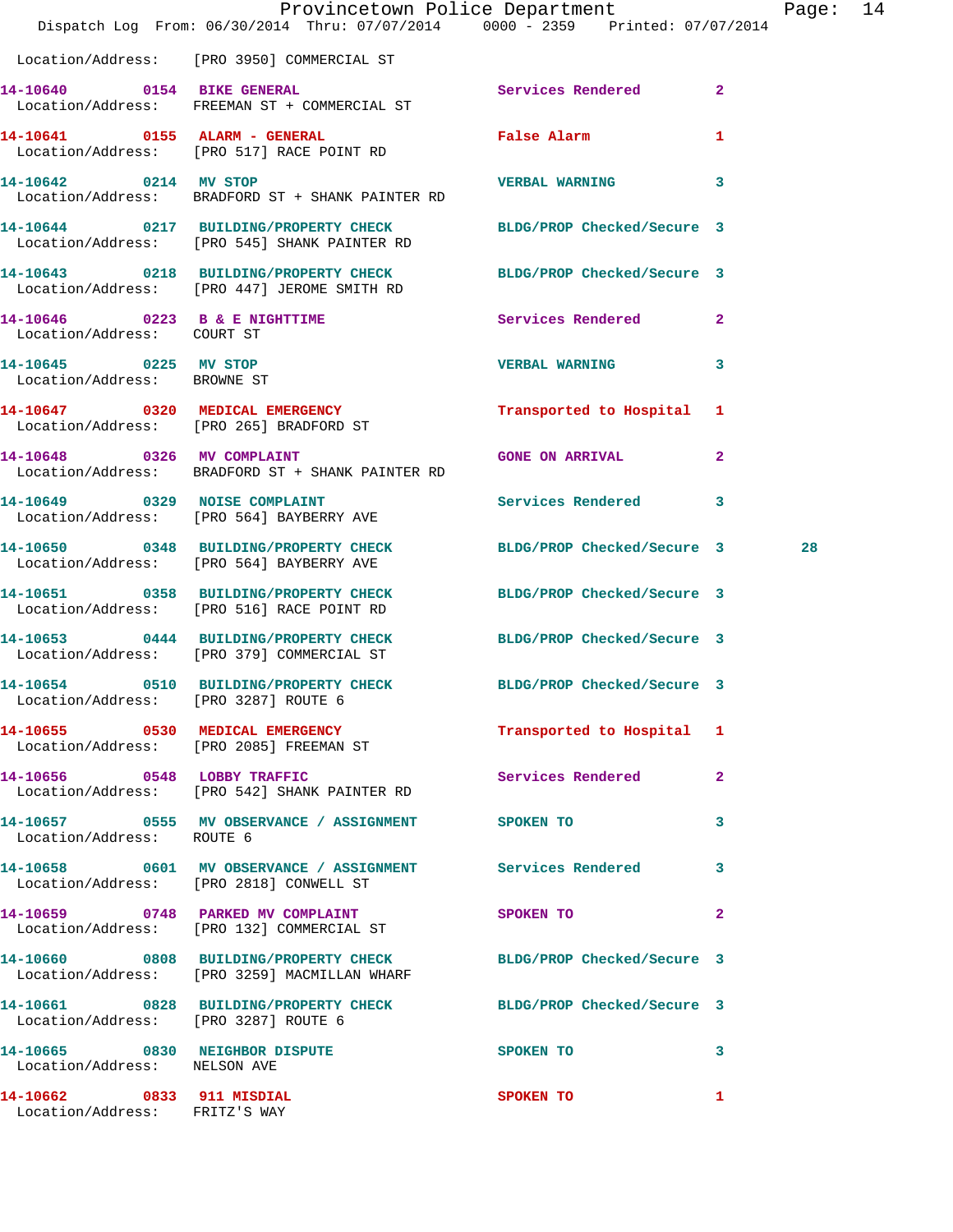|                         | Provincetown Police Department<br>Dispatch Log From: 06/30/2014 Thru: 07/07/2014 0000 - 2359 Printed: 07/07/2014 |                          |                |
|-------------------------|------------------------------------------------------------------------------------------------------------------|--------------------------|----------------|
|                         | 14-10663 6835 DOG IN MV 1999 1999 WERBAL WARNING<br>Location/Address: [PRO 539] SHANK PAINTER RD                 |                          | $\overline{2}$ |
|                         | 14-10664 0838 PARK, WALK & TALK 6 Services Rendered<br>Location: [PRO 3431] LOPES SOUARE                         |                          | $\overline{2}$ |
| 14-10666 0939 COMPLAINT | Location/Address: [PRO 175] COMMERCIAL ST                                                                        | SPOKEN TO                | 3              |
|                         | 14-10667 0942 CROWDS/OVERCROWDING<br>Location/Address: [PRO 3405] COMMERCIAL ST                                  | <b>Services Rendered</b> | $\overline{2}$ |
|                         | 14-10668 0944 BUILDING/PROPERTY CHECK BLDG/PROP Checked/Secure 3<br>Location/Address: [PRO 571] ALDEN ST         |                          |                |
|                         | 14-10669 0950 PARK, WALK & TALK Services Rendered<br>Location/Address: [PRO 105] COMMERCIAL ST                   |                          | $\overline{2}$ |
|                         | 14-10670 1028 PARK, WALK & TALK Services Rendered<br>Location/Address: CENTER ST + COMMERCIAL ST                 |                          | $\overline{2}$ |
|                         |                                                                                                                  |                          |                |

Location/Address: [PRO 1610] WINTHROP ST

Location/Address: [PRO 521] ROUTE 6

Location/Address: ALDEN ST

Location/Address: [PRO 1583] MONTELLO ST

**14-10675 1136 FOUND MA LICENSE No Action Required 3** 

**14-10676 1137 KIOSK NOT WORKING Taken/Referred to Other 3**  Location/Address: [PRO 3456] RYDER ST EXT

Location/Address: [PRO 357] COMMERCIAL ST

Location/Address: [PRO 440] HARRY KEMP WAY

Location/Address: [PRO 2875] COMMERCIAL ST

Location/Address: [PRO 510] PLEASANT ST

**14-10686 1555 911 GENERAL No Action Required 1** 

Location/Address: COMMERCIAL ST

Location/Address: [PRO 3430] COMMERCIAL ST

**14-10673 1128 BUILDING/PROPERTY CHECK BLDG/PROP Checked/Secure 3**  Location/Address: [PRO 2483] COMMERCIAL ST

Location/Address: [PRO 2149] COMMERCIAL ST

Location: [PRO 3431] LOPES SOUARE

Location: [PRO 3431] LOPES SQUARE

Location/Address: TELEGRAPH HILL RD

Location/Address: [PRO 564] BAYBERRY AVE

**14-10671 1029 RACCOONS ON DECK SPOKEN TO 2** 

**14-10672 1110 LOST BAG/ARTICLES Services Rendered 3** 

**14-10674 1134 SUSPICIOUS ACTIVITY SPOKEN TO 2** 

**14-10677 1212 MV ALARM SOUNDING Services Rendered 2** 

**14-10678 1218 SOB/TRANSPORT Transported to Hospital 1** 

**14-10679 1220 FOUND CREDIT CARD No Action Required 3** 

**14-10680 1251 RENTAL SCAM SPOKEN TO 2** 

14-10681 1313 FOUND CAR KEY **14-10681** Services Rendered 3

**14-10682 1411 VERBAL CROSSWALK VERBAL WARNING 3** 

**14-10683 1423 BUILDING/PROPERTY CHECK BLDG/PROP Checked/Secure 3** 

**14-10684 1428 BUILDING/PROPERTY CHECK BLDG/PROP Checked/Secure 3** 

**14-10685 1524 MV HIT & RUN Services Rendered 2** 

**14-10687 1602 HAZARDS/WATER No Action Required 2** 

Page: 15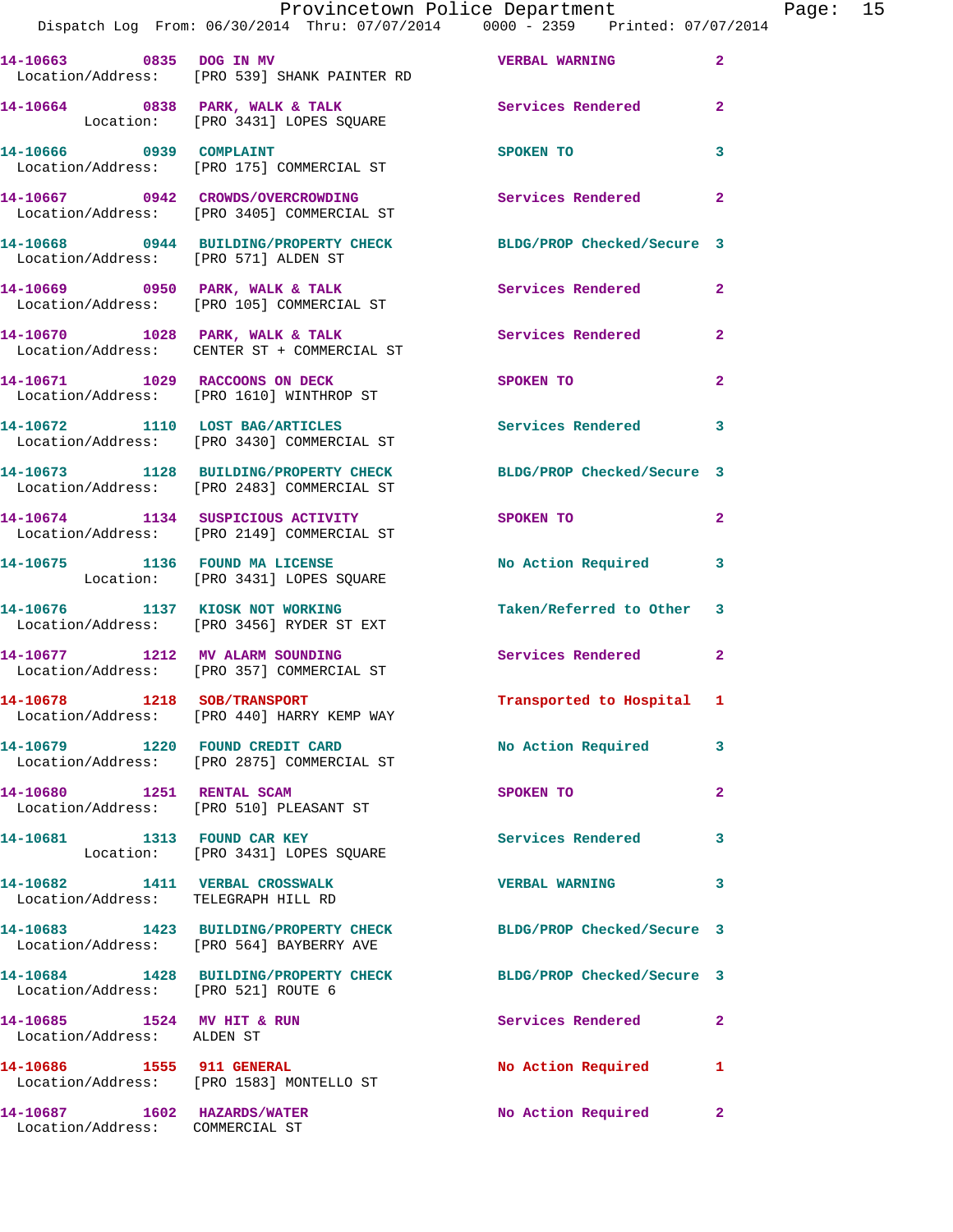| Location/Address: [PRO 437] FREEMAN ST                               | 14-10688 1607 STREET FLOODING                                                                                 | Services Rendered          | 3              |
|----------------------------------------------------------------------|---------------------------------------------------------------------------------------------------------------|----------------------------|----------------|
|                                                                      | 14-10689 1633 STATION FLLODING<br>Location/Address: [PRO 542] SHANK PAINTER RD                                | <b>Services Rendered</b>   | 3              |
|                                                                      | 14-10690 1648 BIKE VS PEDESTRIAN<br>Location/Address: [PRO 585] COMMERCIAL ST                                 | PATIENT REFUSAL            | $\mathbf{2}$   |
|                                                                      | 14-10691 1655 PARKING COMPLAINT / GENERAL Citation/Warning Issued<br>Location/Address: [PRO 1072] PLEASANT ST |                            | 3              |
| 14-10692 1706 LOST WALLET                                            | Location/Address: [PRO 3296] SHANK PAINTER RD                                                                 | Services Rendered          | 3              |
|                                                                      | 14-10693 1739 TRAFFIC CONTROL<br>Location/Address: [PRO 870] COMMERCIAL ST                                    | <b>Services Rendered</b>   | 3              |
|                                                                      | 14-10695 1756 ASSIST AGENCY / HIGHWAY<br>Location: RYDER & GOSNOLD                                            | <b>No Action Required</b>  | 3              |
|                                                                      | 14-10694 1757 BUILDING/PROPERTY CHECK<br>Location/Address: [PRO 2483] COMMERCIAL ST                           | BLDG/PROP Checked/Secure 3 |                |
| 14-10696 1815 MV COMPLAINT                                           | Location/Address: [PRO 2266] COMMERCIAL ST                                                                    | SPOKEN TO                  | $\mathbf{2}$   |
|                                                                      | 14-10699 1907 HAZARDS/BRANCH DOWN<br>Location/Address: [PRO 2496] W BAYBERRY AVE                              | <b>Services Rendered</b>   | $\overline{a}$ |
| 14-10700 1926 MV DISABLED                                            | Location/Address: WINTHROP ST + BRADFORD ST                                                                   | <b>Services Rendered</b>   | $\mathbf{2}$   |
| 14-10703 1950 MV ACCIDENT<br>Location/Address: COMMERCIAL ST         |                                                                                                               | Services Rendered          | 1              |
|                                                                      | 14-10704 1959 MV ACCIDENT<br>Location/Address: CONWELL ST + BRADFORD ST                                       | SPOKEN TO                  | 1              |
|                                                                      | 14-10706 2018 BUILDING/PROPERTY CHECK BLDG/PROP Checked/Secure 3<br>Location/Address: [PRO 182] COMMERCIAL ST |                            |                |
| 14-10707 2024 MV STOP                                                | Location/Address: [PRO 539] SHANK PAINTER RD                                                                  | <b>VERBAL WARNING</b>      | 3              |
| 14-10708 2031 MV COMPLAINT<br>Location/Address: FRANKLIN ST          |                                                                                                               | Services Rendered          | $\mathbf{2}$   |
|                                                                      | 14-10710 2101 BUILDING/PROPERTY CHECK<br>Location/Address: [PRO 175] COMMERCIAL ST                            | BLDG/PROP Checked/Secure 3 |                |
| 14-10711 2109 FOUND WALLET                                           | Location/Address: [PRO 542] SHANK PAINTER RD                                                                  | Services Rendered          | 3              |
|                                                                      | 14-10713 2125 LOST SMART PHONE W/ VELCRO<br>Location/Address: [PRO 542] SHANK PAINTER RD                      | <b>Services Rendered</b>   | 3              |
| 14-10716 2208 HAZARDS/FIREWORKS<br>Location/Address: AUNT SUKEYS WAY |                                                                                                               | Unfounded                  | $\overline{a}$ |
|                                                                      | 14-10721 2244 MV COMPLAINT<br>Location/Address: [PRO 208] COMMERCIAL ST                                       | No Action Required         | $\mathbf{2}$   |
| 14-10718 2333 NOISE COMPLAINT                                        | Location/Address: [PRO 1212] FRANKLIN ST                                                                      | SPOKEN TO                  | 3              |
|                                                                      | 14-10720 2354 BUILDING/PROPERTY CHECK                                                                         | BLDG/PROP Checked/Secure 3 |                |

Location/Address: [PRO 444] HIGH POLE HILL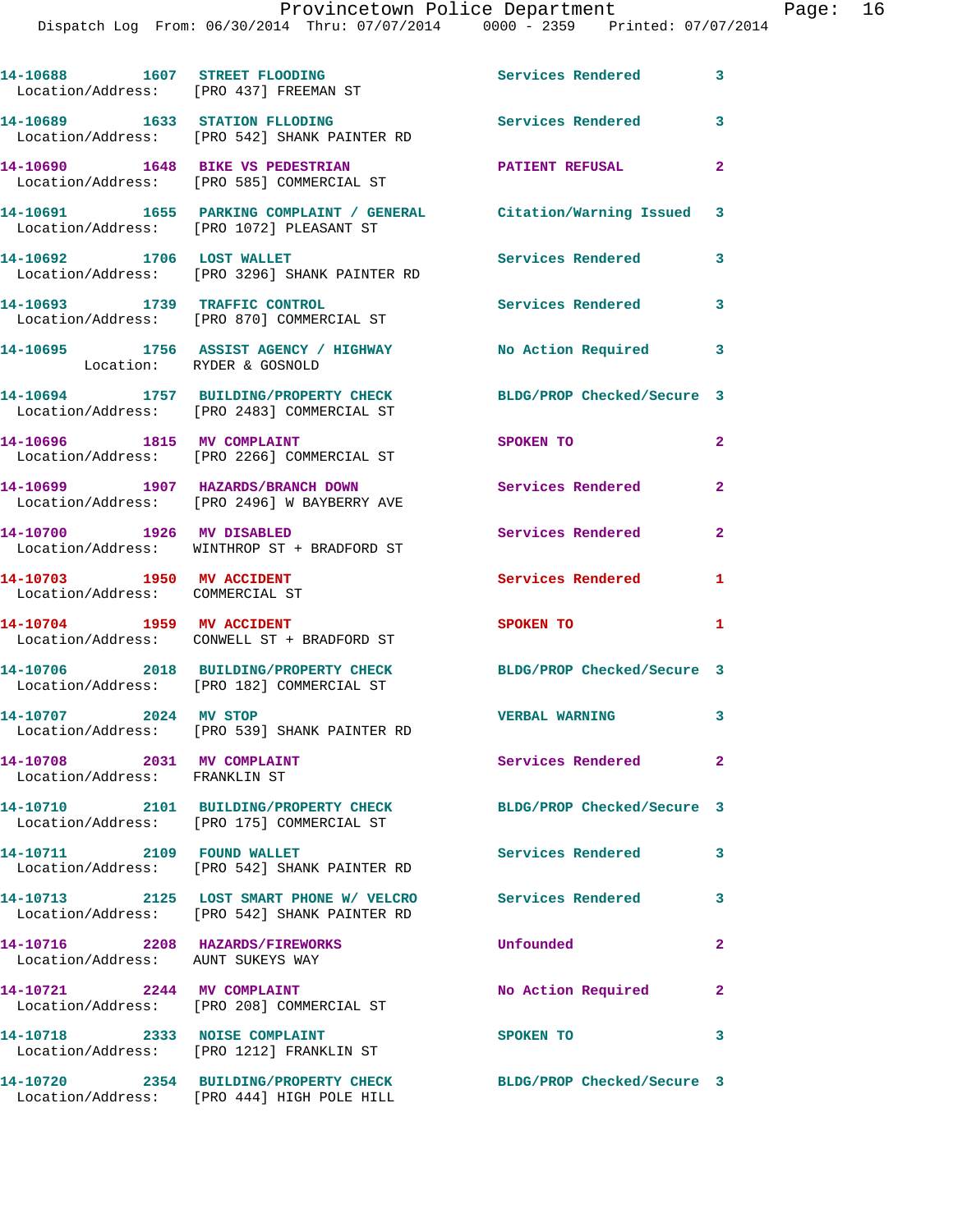|                                                           | Dispatch Log From: 06/30/2014 Thru: 07/07/2014 0000 - 2359 Printed: 07/07/2014                                    | Provincetown Police Department       |              | Page: 17 |  |
|-----------------------------------------------------------|-------------------------------------------------------------------------------------------------------------------|--------------------------------------|--------------|----------|--|
| For Date: $07/05/2014$ - Saturday                         |                                                                                                                   |                                      |              |          |  |
|                                                           | 14-10722 0011 BUILDING/PROPERTY CHECK BLDG/PROP Checked/Secure 3<br>Location/Address: [PRO 1778] SHANK PAINTER RD |                                      |              |          |  |
| 14-10726 0022 COMPLAINT                                   | Location/Address: [PRO 3276] COMMERCIAL ST                                                                        | SPOKEN TO THE STATE OF THE SPOKEN TO | 3            |          |  |
|                                                           | 14-10727 0030 MV OBSERVANCE / ASSIGNMENT Services Rendered 3<br>Location/Address: BRADFORD ST + RYDER ST          |                                      |              |          |  |
| 14-10728 0040 MV STOP                                     | Location/Address: BRADFORD ST + JOHNSON ST                                                                        | <b>VERBAL WARNING</b>                | 3            |          |  |
|                                                           | 14-10730 0117 MV OBSERVANCE / ASSIGNMENT Services Rendered<br>Location/Address: BRADFORD ST + STANDISH ST         |                                      | $\mathbf{3}$ |          |  |
| 14-10731 0131 MV COMPLAINT<br>Location/Address: CARVER ST |                                                                                                                   | Services Rendered                    | $\mathbf{2}$ |          |  |
| Location/Address: MOZART AVE                              | 14-10732 0146 NOISE COMPLAINT                                                                                     | Unfounded                            | 3            |          |  |
|                                                           | 14-10733 0152 MV STOP<br>Location/Address: CONWELL ST + HENSCHE LN                                                | <b>VERBAL WARNING</b>                | 3            |          |  |
|                                                           | 14-10734 0207 DISTURBANCE<br>Location/Address: [PRO 2810] COMMERCIAL ST                                           | Services Rendered 1                  |              |          |  |
|                                                           | 14-10735 0226 COMPLAINT<br>Location/Address: [PRO 129] COMMERCIAL ST                                              | LICENSING VIOLATION                  | 3            |          |  |
|                                                           | 14-10736 0246 FOUND PHONE/RETURNED Services Rendered 3<br>Location/Address: [PRO 542] SHANK PAINTER RD            |                                      |              | 1        |  |
|                                                           | 14-10737 0322 ALARM - GENERAL<br>Location/Address: [PRO 514] RACE POINT RD                                        | False Alarm <b>Example 20</b>        | 1            |          |  |
|                                                           | 14-10738 0339 PARK, WALK & TALK<br>Location/Address: [PRO 539] SHANK PAINTER RD                                   | Services Rendered 2                  |              |          |  |
|                                                           | 14-10739 0353 BUILDING/PROPERTY CHECK BLDG/PROP Checked/Secure 3<br>Location/Address: [PRO 447] JEROME SMITH RD   |                                      |              |          |  |
|                                                           | 14-10740 0401 BUILDING/PROPERTY CHECK BLDG/PROP Checked/Secure 3<br>Location/Address: [PRO 488] MAYFLOWER AVE     |                                      |              |          |  |
|                                                           | 14-10741 0502 BUILDING/PROPERTY CHECK<br>Location/Address: [PRO 530] SHANK PAINTER RD                             | BLDG/PROP Checked/Secure 3           |              |          |  |
| 14-10742 0528 MV STOP                                     | Location/Address: [PRO 37] BRADFORD ST                                                                            | VERBAL WARNING 3                     |              |          |  |
| Location/Address: [PRO 3287] ROUTE 6                      | 14-10743 0545 BUILDING/PROPERTY CHECK BLDG/PROP Checked/Secure 3                                                  |                                      |              |          |  |
|                                                           | 14-10744 0616 LOBBY TRAFFIC<br>Location/Address: [PRO 542] SHANK PAINTER RD                                       | Services Rendered 2                  |              | 56       |  |
|                                                           | 14-10745 0715 B & E BURGLARY<br>Location/Address: [PRO 799] COMMERCIAL ST                                         | <b>GONE ON ARRIVAL</b>               | $\mathbf{2}$ | 1        |  |
|                                                           | 14-10746 0745 FOUND PINK WALLET/RETURNED Services Rendered 3<br>Location/Address: [PRO 165] COMMERCIAL ST         |                                      |              |          |  |
|                                                           | 14-10747 0800 CATCH BASIN FLOODED<br>Location/Address: [PRO 70] BRADFORD ST EXT                                   | Taken/Referred to Other 2            |              |          |  |
|                                                           | 14-10748 0803 BUILDING/PROPERTY CHECK                                                                             | Taken/Referred to Other 3            |              |          |  |

Location/Address: [PRO 3259] MACMILLAN WHARF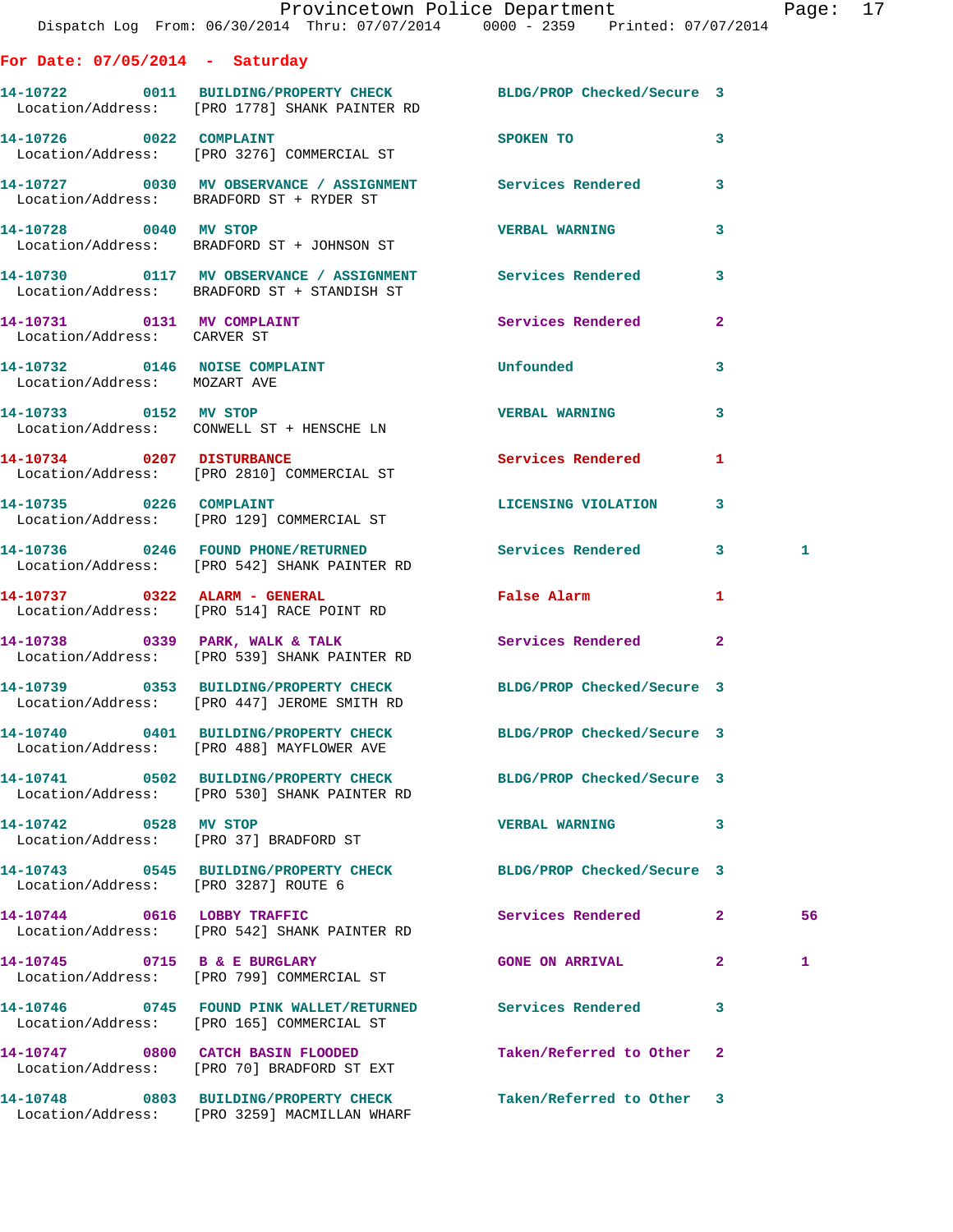|                                                           | Dispatch Log From: 06/30/2014 Thru: 07/07/2014 0000 - 2359 Printed: 07/07/2014                                 | Provincetown Police Department Page: 18                                                                        |                |                |  |
|-----------------------------------------------------------|----------------------------------------------------------------------------------------------------------------|----------------------------------------------------------------------------------------------------------------|----------------|----------------|--|
|                                                           | 14-10749 0807 BOAT OFF MOORING<br>Location/Address: [PRO 2543] MACMILLAN WHARF                                 | Taken/Referred to Other 2                                                                                      |                |                |  |
| 14-10750 0812 TOWS/DMV'S<br>Location/Address: COURT ST    |                                                                                                                | Vehicle Towed 2                                                                                                |                | $\overline{2}$ |  |
|                                                           | 14-10751 0830 BUILDING/PROPERTY CHECK Services Rendered<br>Location/Address: [PRO 2500] COMMERCIAL ST          |                                                                                                                | $\mathbf{3}$   |                |  |
|                                                           | 14-10752 0921 OUT OF TOWN<br>Location/Address: [PRO 882] FRITZ'S WAY                                           | SPOKEN TO THE STATE OF THE STATE OF THE STATE OF THE STATE OF THE STATE OF THE STATE OF THE STATE OF THE STATE | 3              |                |  |
|                                                           | 14-10753 0922 BUILDING/PROPERTY CHECK BLDG/PROP Checked/Secure 3<br>Location/Address: [PRO 2206] COMMERCIAL ST |                                                                                                                |                |                |  |
|                                                           | 14-10754 0938 KIOSK DISABLED<br>Location/Address: [PRO 2483] COMMERCIAL ST                                     | Services Rendered 2                                                                                            |                |                |  |
| 14-10755 0958 TREE DOWN<br>Location/Address: RAILROAD AVE |                                                                                                                | Taken/Referred to Other 2                                                                                      |                |                |  |
|                                                           | 14-10756 1015 COMPLAINT<br>Location/Address: [PRO 1741] COMMERCIAL ST                                          | SPOKEN TO                                                                                                      | 3              |                |  |
|                                                           | 14-10757 1034 STROKE/TRANSPORT<br>Location/Address: [PRO 2081] BLUEBERRY AVE                                   | Transported to Hospital 1                                                                                      |                |                |  |
|                                                           | 14-10758 1041 911 DOWN<br>Location/Address: [PRO 542] SHANK PAINTER RD                                         | Services Rendered                                                                                              | $\mathbf{1}$   |                |  |
|                                                           | 14-10760 1053 BIKE GENERAL<br>Location/Address: BANGS ST + BRADFORD ST                                         | Removed Hazard                                                                                                 | $\overline{2}$ |                |  |
| Location/Address: [PRO 2479] ROUTE 6                      | 14-10761 1109 SUSPICIOUS ACTIVITY                                                                              | <b>Unfounded</b>                                                                                               | $\mathbf{2}$   |                |  |
|                                                           | 14-10762 1134 WATER IN STREET<br>Location/Address: [PRO 269] COMMERCIAL ST                                     | Services Rendered 3                                                                                            |                |                |  |
| Location/Address: [PRO 3287] ROUTE 6                      | 14-10763 1138 BUILDING/PROPERTY CHECK BLDG/PROP Checked/Secure 3                                               |                                                                                                                |                |                |  |
|                                                           | 14-10764 1141 ALARM - GENERAL<br>Location/Address: [PRO 1464] COMMERCIAL ST                                    | Services Rendered 1                                                                                            |                | $\mathbf{I}$   |  |
|                                                           | 14-10765 1201 PARK, WALK & TALK Services Rendered<br>Location/Address: [PRO 105] COMMERCIAL ST                 |                                                                                                                | $\overline{2}$ |                |  |
|                                                           | 14-10766 1215 209A COMPLAINT<br>Location/Address: [PRO 542] SHANK PAINTER RD                                   | SPOKEN TO                                                                                                      | 3              |                |  |
|                                                           | 14-10768 1230 PARK, WALK & TALK<br>Location/Address: [PRO 285] COMMERCIAL ST                                   | Services Rendered                                                                                              | $\mathbf{2}$   |                |  |
|                                                           | 14-10769 1242 BUILDING/PROPERTY CHECKS BLDG/PROP Checked/Secure 3<br>Location/Address: [PRO 3318] CEMETERY RD  |                                                                                                                |                | 1              |  |
|                                                           | 14-10770 1243 AT SCHOOL<br>Location/Address: [PRO 569] WINSLOW ST                                              | No Action Required 3                                                                                           |                |                |  |
|                                                           | 14-10771 1259 SEIZURE/TRANSPORT<br>Location/Address: [PRO 2490] PROVINCELANDS RD                               | Transported to Hospital 1                                                                                      |                | 1              |  |
|                                                           | 14-10772 1301 RADIO TECH ISSUES                                                                                | Services Rendered 3                                                                                            |                |                |  |
| 14-10774 1344 TRAFFIC CONTROL                             | Location/Address: [PRO 2520] PRINCE ST                                                                         | Services Rendered 3                                                                                            |                |                |  |
|                                                           | 14-10775 1353 PROPERTY DAMAGE<br>Location/Address: [PRO 3517] WEST VINE ST                                     | SPOKEN TO                                                                                                      | 3              |                |  |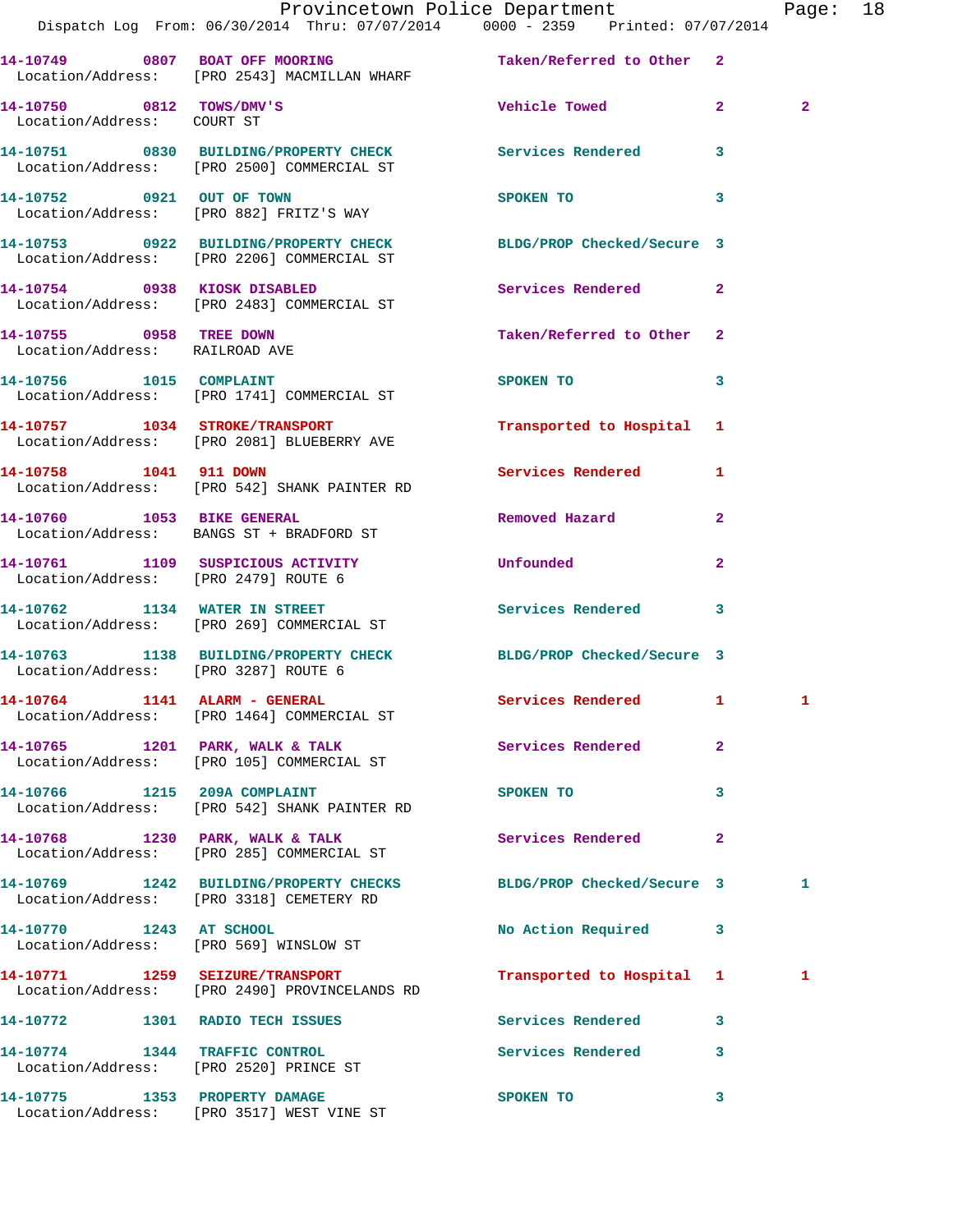|                                                                                        | Dispatch Log From: 06/30/2014 Thru: 07/07/2014 0000 - 2359 Printed: 07/07/2014                                                     | Provincetown Police Department                                                                                                                                                                                                |                         | Page: 19 |  |
|----------------------------------------------------------------------------------------|------------------------------------------------------------------------------------------------------------------------------------|-------------------------------------------------------------------------------------------------------------------------------------------------------------------------------------------------------------------------------|-------------------------|----------|--|
|                                                                                        | 14-10776 1356 HARASSMENT<br>Location/Address: [PRO 113] COMMERCIAL ST                                                              | SPOKEN TO THE STATE OF THE STATE OF THE STATE OF THE STATE OF THE STATE OF THE STATE OF THE STATE OF THE STATE OF THE STATE OF THE STATE OF THE STATE OF THE STATE OF THE STATE OF THE STATE OF THE STATE OF THE STATE OF THE | $\overline{2}$          |          |  |
|                                                                                        | 14-10777 1358 FIRE, OTHER<br>Location/Address: [PRO 338] SHANK PAINTER RD                                                          | Extinguished 1                                                                                                                                                                                                                |                         |          |  |
|                                                                                        | 14-10778 1407 MEDICAL EMERGENCY<br>Location/Address: [PRO 1113] STANDISH ST                                                        | PATIENT REFUSAL                                                                                                                                                                                                               | 1                       |          |  |
|                                                                                        | 14-10779 1436 FOUND SAMSUNG CELLPHONE Services Rendered<br>Location: [PRO 3431] LOPES SQUARE                                       |                                                                                                                                                                                                                               | 3                       |          |  |
| 14-10780 1448 MV ACCIDENT<br>Location/Address: ALDEN ST<br>Refer To Accident: 14-34-AC |                                                                                                                                    | Services Rendered 1                                                                                                                                                                                                           |                         |          |  |
| 14-10781 1516 DISORDERLY<br>Location/Address: COURT ST                                 |                                                                                                                                    | <b>GONE ON ARRIVAL</b>                                                                                                                                                                                                        | $\mathbf{2}$            |          |  |
|                                                                                        | 14-10782 1529 HARASSMENT<br>Location/Address: [PRO 3137] RACE POINT RD                                                             | Services Rendered 2                                                                                                                                                                                                           |                         |          |  |
|                                                                                        | 14-10783 1553 FOUND IPHONE 5/RETURNED Services Rendered<br>Location/Address: [PRO 105] COMMERCIAL ST                               |                                                                                                                                                                                                                               | $\mathbf{3}$            |          |  |
|                                                                                        | 14-10784 1623 LOST WALLET<br>Location/Address: [PRO 105] COMMERCIAL ST                                                             | Services Rendered 3                                                                                                                                                                                                           |                         |          |  |
| Location/Address: COURT ST                                                             | 14-10785 1711 MV COMPLAINT                                                                                                         | Services Rendered                                                                                                                                                                                                             | $\mathbf{2}$            |          |  |
|                                                                                        | 14-10786 1728 MEDICAL EMERGENCY<br>Location/Address: [PRO 2499] RACE POINT RD                                                      | Transported to Hospital 1                                                                                                                                                                                                     |                         |          |  |
|                                                                                        | 14-10787 1808 FOUND LEXUS KEYS/RETURNED Services Rendered 3<br>Location/Address: [PRO 105] COMMERCIAL ST                           |                                                                                                                                                                                                                               |                         |          |  |
|                                                                                        | 14-10788 1814 MV ACCIDENT<br>Location/Address: [PRO 1180] COMMERCIAL ST                                                            | <b>Services Rendered</b>                                                                                                                                                                                                      | $\mathbf{1}$            |          |  |
|                                                                                        | 14-10789 1838 MV STOP/ARREST WARRANT Arrest(s) Made<br>Location/Address: [PRO 3296] SHANK PAINTER RD<br>Refer To Arrest: 14-126-AR |                                                                                                                                                                                                                               | $\overline{\mathbf{3}}$ |          |  |
|                                                                                        | 14-10790 1842 MEDICAL EMERGENCY Services Rendered 1<br>Location/Address: [PRO 2207] SHANK PAINTER RD                               |                                                                                                                                                                                                                               |                         |          |  |
|                                                                                        | 14-10791 1854 COMPLAINT - STREET PERFORMERS Services Rendered 3<br>Location/Address: [PRO 542] SHANK PAINTER RD                    |                                                                                                                                                                                                                               |                         |          |  |
|                                                                                        | 14-10793 1906 MISSING PERSON/LOCATED Services Rendered 1<br>Location/Address: [PRO 526] RYDER ST EXT                               |                                                                                                                                                                                                                               |                         |          |  |
|                                                                                        | 14-10794 1913 COMPLAINT - STREET PERFORMERS SPOKEN TO<br>Location/Address: [PRO 2021] COMMERCIAL ST                                |                                                                                                                                                                                                                               | 3                       |          |  |
|                                                                                        | 14-10795 1933 MV ACCIDENT<br>Location/Address: [PRO 182] COMMERCIAL ST                                                             | Services Rendered                                                                                                                                                                                                             | $\mathbf{1}$            |          |  |
| Location/Address: [PRO 1703] HOWLAND ST                                                | 14-10796 1941 DOMESTIC DISTURBANCE/ASSAULT Arrest(s) Made<br>Refer To Arrest: 14-127-AR                                            |                                                                                                                                                                                                                               | 1                       |          |  |
|                                                                                        | 14-10797 2003 LOST KEYS<br>Location/Address: [PRO 105] COMMERCIAL ST                                                               | Services Rendered                                                                                                                                                                                                             | 3                       |          |  |
|                                                                                        | 14-10798 2006 COMPLAINT - STREET PERFORMERS Services Rendered 3<br>Location/Address: [PRO 178] COMMERCIAL ST                       |                                                                                                                                                                                                                               |                         |          |  |
|                                                                                        | 14-10799 2031 MEDICAL EMERGENCY<br>Location/Address: [PRO 542] SHANK PAINTER RD                                                    | Services Rendered                                                                                                                                                                                                             | $\mathbf{1}$            |          |  |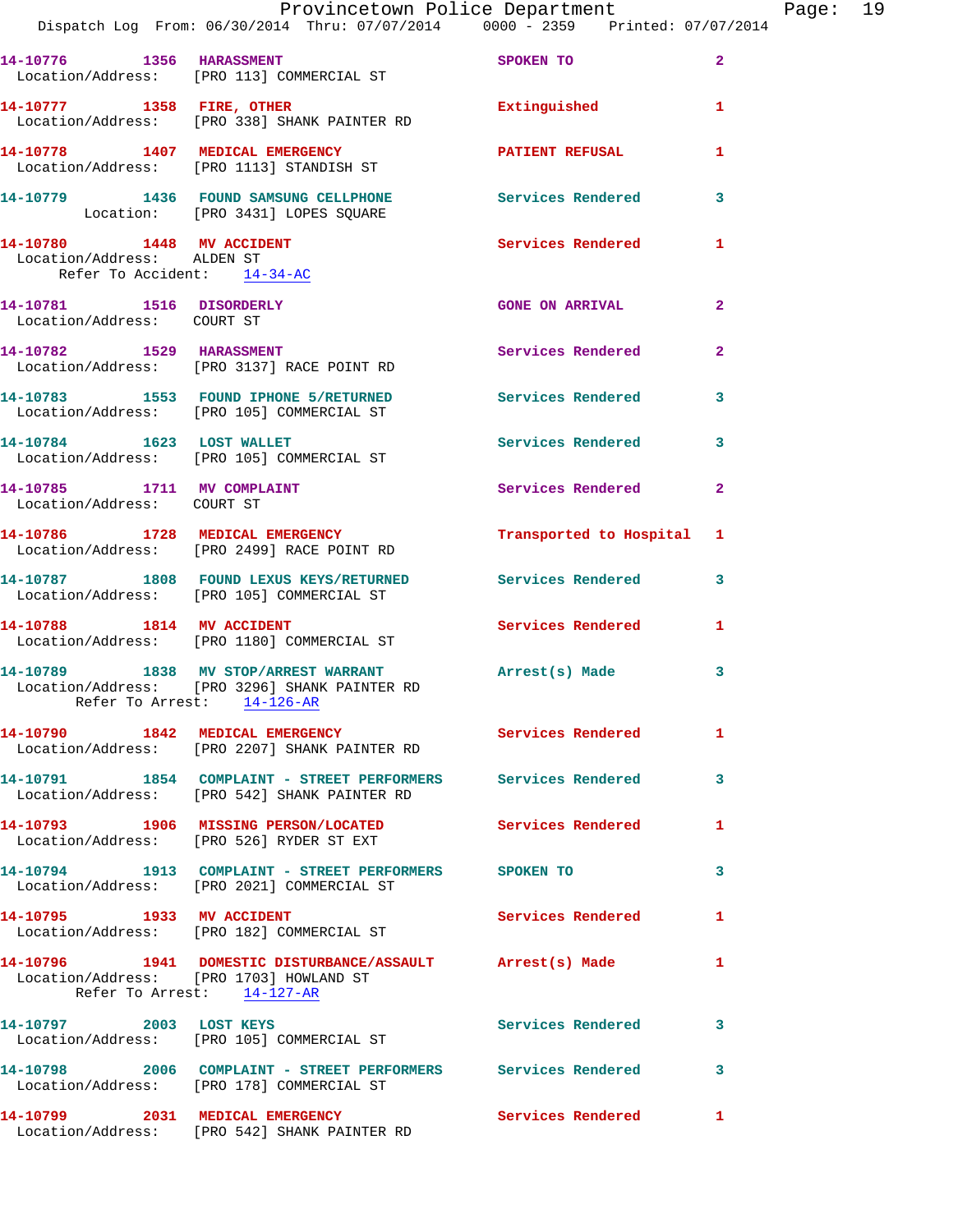Dispatch Log From: 06/30/2014 Thru: 07/07/2014 0000 - 2359 Printed: 07/07/2014

14-10801 2035 FOUND MONEY BAG **Services Rendered** 3 Location/Address: [PRO 105] COMMERCIAL ST **14-10802 2037 SERVICE CALL Services Rendered 3**  Location/Address: [PRO 542] SHANK PAINTER RD **14-10803 2042 FOUND WALLET Services Rendered 3**  Location/Address: [PRO 105] COMMERCIAL ST **14-10805 2044 GENERAL INFO Services Rendered 3 14-10806 2057 ASSIST AGENCY / MUTUAL AID Services Rendered 3**  Location/Address: [PRO 542] SHANK PAINTER RD **14-10807 2140 FIRE , BRUSH Extinguished 1 6**  Location/Address: [PRO 487] COMMERCIAL ST **14-10808 2152 DISORDERLY Services Rendered 2**  Location/Address: [PRO 3207] COMMERCIAL ST **14-10809 2152 FIRE , BRUSH TO WEST OF 803 Extinguished 1**  Location/Address: [PRO 487] COMMERCIAL ST **14-10810 2156 DISORDERLY Services Rendered 2**  Location/Address: [PRO 274] COMMERCIAL ST **14-10811 2200 MV COMPLAINT Services Rendered 2**  Location/Address: [PRO 526] RYDER ST EXT 14-10812 2205 NOISE COMPLAINT **14-10812** Services Rendered 3 Location/Address: [PRO 382] COMMERCIAL ST **14-10813 2215 MISSING PERSON Services Rendered 1**  Location/Address: [PRO 2539] RYDER ST EXT **14-10816 2223 DISTURBANCE Services Rendered 1**  Location/Address: [PRO 3085] COMMERCIAL ST **14-10815 2224 DISTURBANCE Services Rendered 1**  Location/Address: BAYBERRY AVE **14-10817 2226 DISTURBANCE No Action Required 1**  Location/Address: [PRO 146] COMMERCIAL ST **14-10818 2231 FOUND VISA CARD Services Rendered 3**  Location/Address: [PRO 542] SHANK PAINTER RD **14-10819 2234 PARKING COMPLAINT / GENERAL Citation/Warning Issued 3**  Location/Address: BRADFORD ST + KENDALL LN 14-10820 2236 NOISE COMPLAINT **Services Rendered** 3 Location/Address: [PRO 1042] OLD COLONY WAY **14-10822 2251 FOUND LICENSE PLATE Services Rendered 3**  Location/Address: [PRO 3053] WEST VINE ST **14-10823 2306 DISORDERLY Services Rendered 2**  Location/Address: [PRO 3148] COMMERCIAL ST **14-10825 2308 MV DISABLED Services Rendered 2**  Location/Address: [PRO 30] BRADFORD ST **14-10824 2309 DOMESTIC DISTURBANCE/ASSAULT Could Not Locate 1**  Location/Address: [PRO 2704] COMMERCIAL ST **14-10826 2319 PROPERTY DAMAGE GONE ON ARRIVAL 3**  Location/Address: [PRO 2539] RYDER ST EXT **14-10827 2326 BY-LAW VIOLATION Services Rendered 2** 

Location/Address: [PRO 3094] COMMERCIAL ST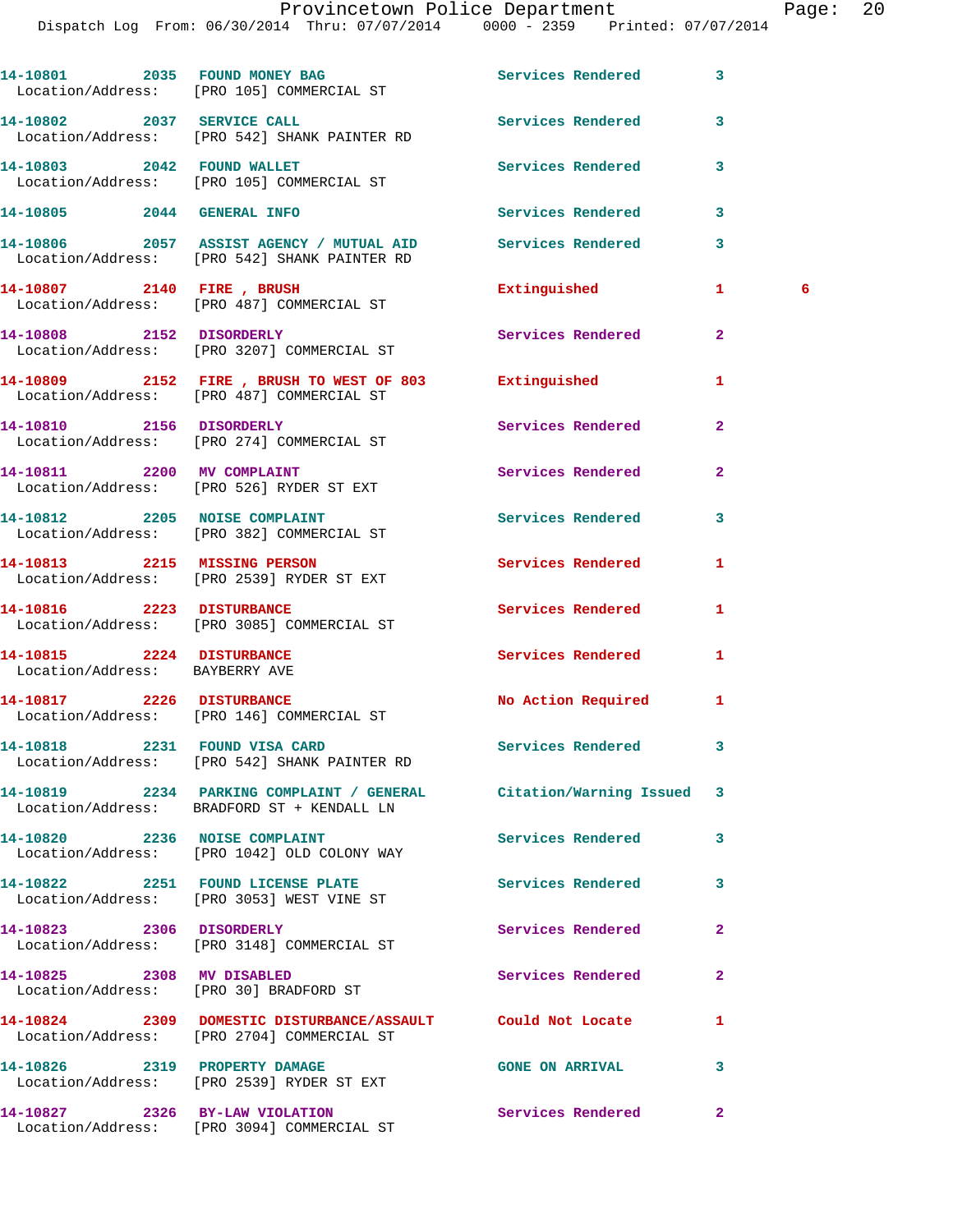|                                                                 |                                                                                                           | Provincetown Police Department Page: 21 |                |    |  |
|-----------------------------------------------------------------|-----------------------------------------------------------------------------------------------------------|-----------------------------------------|----------------|----|--|
|                                                                 | Dispatch Log From: 06/30/2014 Thru: 07/07/2014 0000 - 2359 Printed: 07/07/2014                            |                                         |                |    |  |
|                                                                 | 14-10828 2330 NOISE COMPLAINT<br>Location/Address: HOWLAND ST + BRADFORD ST                               | GONE ON ARRIVAL 3                       |                |    |  |
|                                                                 | 14-10829 2348 MV COMPLAINT<br>Location/Address: [PRO 597] COMMERCIAL ST                                   | Could Not Locate                        | $\overline{2}$ |    |  |
| Location/Address: [PRO 2521] ROUTE 6                            | 14-10830 2353 ASSIST AGENCY / MUTUAL AID Services Rendered 3                                              |                                         |                |    |  |
|                                                                 | 14-10831 2356 DISTURBANCE<br>Location/Address: [PRO 3236] COMMERCIAL ST                                   | Peace Restored and the Peace Restored   | 1              |    |  |
| For Date: $07/06/2014$ - Sunday                                 |                                                                                                           |                                         |                |    |  |
| Refer To Arrest: 14-130-AR<br>Refer To Arrest: 14-131-AR        | 14-10832 0012 DISORDERLY/FIGHT<br>Location/Address: COMMERCIAL ST + STANDISH ST                           | Arrest(s) Made                          | 2              |    |  |
| 14-10834 0041 NOISE COMPLAINT<br>Location/Address: BAYBERRY AVE |                                                                                                           | Services Rendered                       | $\mathbf{3}$   |    |  |
|                                                                 | 14-10835 0045 DISTURBANCE<br>Location/Address: [PRO 3443] COMMERCIAL ST                                   | Peace Restored                          | $\mathbf{1}$   |    |  |
|                                                                 | 14-10836 0049 NOISE COMPLAINT<br>Location/Address: [PRO 185] COMMERCIAL ST                                | Unfounded                               | 3              |    |  |
|                                                                 | 14-10838 0051 MEDICAL EMERGENCY<br>Location/Address: [PRO 1892] SHANK PAINTER RD                          | Services Rendered 1                     |                |    |  |
|                                                                 | 14-10837 0054 SUSPICIOUS ACTIVITY<br>Location/Address: [PRO 68] PROVINCELANDS RD                          | Could Not Locate                        | $\mathbf{2}$   |    |  |
| 14-10839 0059 LOST DOG                                          | Location/Address: [PRO 3260] BRADFORD ST EXT                                                              | Services Rendered 2                     |                |    |  |
|                                                                 | 14-10841  0123 SERVICE CALL/DETOUR  Services Rendered<br>Location/Address: BRADFORD ST + CARVER ST        |                                         | 3              |    |  |
| 14-10842 0128 LOBBY TRAFFIC                                     | Location/Address: [PRO 542] SHANK PAINTER RD                                                              | Services Rendered                       | $2^{\circ}$    | 47 |  |
| 14-10843 0139 DISORDERLY                                        | Location/Address: [PRO 3148] COMMERCIAL ST                                                                | Services Rendered                       | $\mathbf{2}$   |    |  |
| 14-10845 0205 AFTER HOURS                                       |                                                                                                           | Services Rendered 3                     |                |    |  |
|                                                                 | 14-10846 0207 MEDICAL EMERGENCY/DRUGS<br>Location/Address: [PRO 208] COMMERCIAL ST                        | Transported to Hospital 1               |                |    |  |
| 14-10847 0222 AFTER HOURS                                       |                                                                                                           | Services Rendered                       | 3              |    |  |
|                                                                 | 14-10848 0222 MISSING PERSON<br>Location/Address: [PRO 542] SHANK PAINTER RD                              | Services Rendered                       | $\mathbf{1}$   |    |  |
| Refer To Arrest: 14-134-AR                                      | 14-10850 0224 DOMESTIC DISTURBANCE/ASSAULT Arrest(s) Made<br>Location/Address: [PRO 146] COMMERCIAL ST    |                                         | 1              |    |  |
|                                                                 | 14-10849 0225 LOST SAMSUNG GALAXY/FOUND Services Rendered<br>Location/Address: [PRO 542] SHANK PAINTER RD |                                         | 3              |    |  |
|                                                                 | 14-10851 0251 ALARM - FIRE<br>Location/Address: [PRO 838] COMMERCIAL ST                                   | False Alarm                             | 1              |    |  |
| 14-10852 0347 NOISE COMPLAINT                                   | Location/Address: [PRO 1229] MOZART AVE                                                                   | SPOKEN TO                               | 3              |    |  |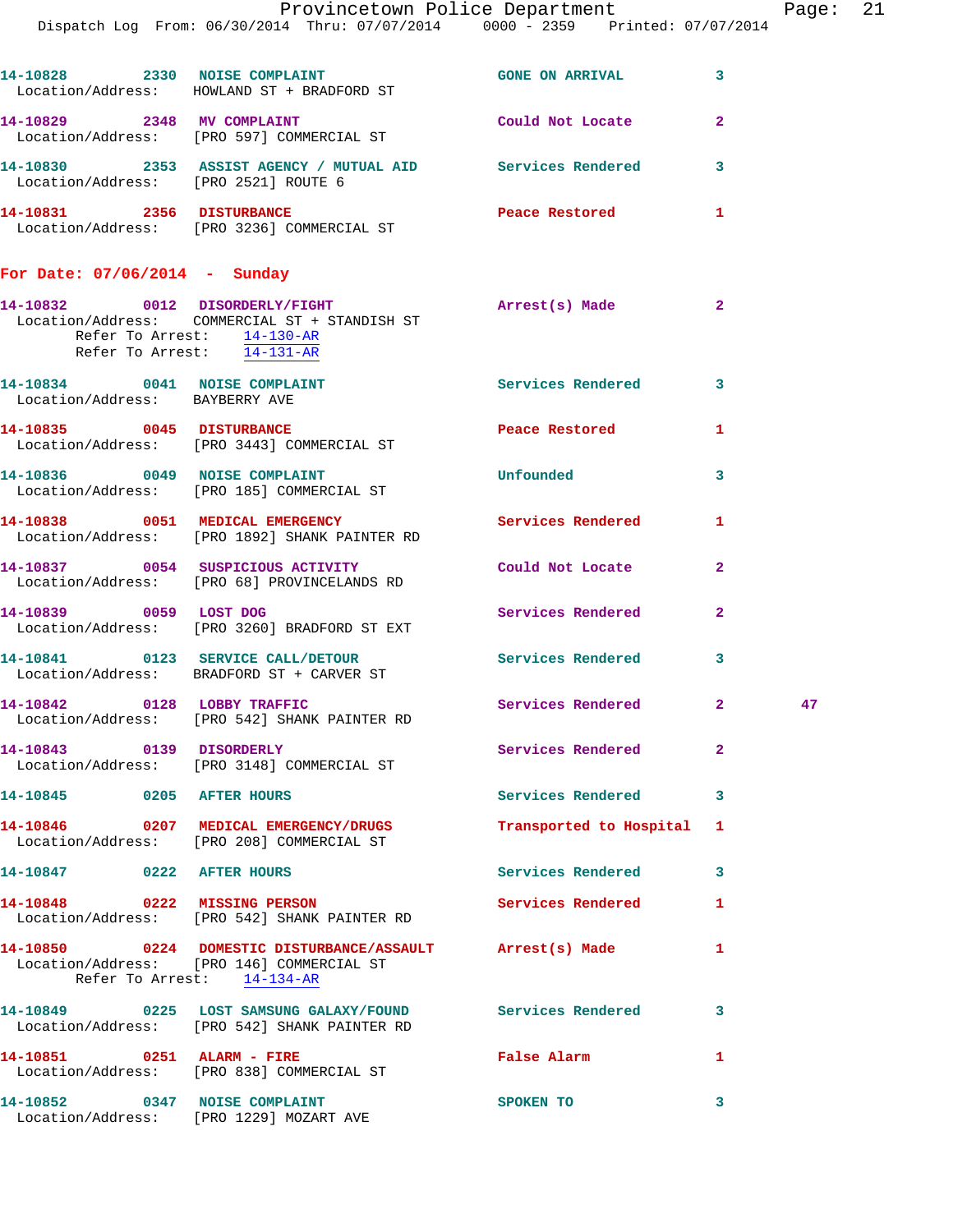|                                      | Provincetown Police Department Page: 22<br>Dispatch Log From: 06/30/2014 Thru: 07/07/2014 0000 - 2359 Printed: 07/07/2014 |                             |                |              |  |
|--------------------------------------|---------------------------------------------------------------------------------------------------------------------------|-----------------------------|----------------|--------------|--|
|                                      | 14-10853 0356 BUILDING/PROPERTY CHECK BLDG/PROP Checked/Secure 3<br>Location/Address: [PRO 447] JEROME SMITH RD           |                             |                |              |  |
|                                      | 14-10854 0552 BUILDING/PROPERTY CHECK BLDG/PROP Checked/Secure 3<br>Location/Address: [PRO 3307] HEATHER'S WAY            |                             |                |              |  |
|                                      |                                                                                                                           |                             |                | $\mathbf{1}$ |  |
| Location/Address: STANDISH ST        | 14-10856 0632 MEDICAL EMERGENCY                                                                                           | Transported to Hospital 1   |                |              |  |
|                                      | 14-10858 0834 STRANDED SEAL<br>Location/Address: [PRO 2490] PROVINCELANDS RD                                              | Taken/Referred to Other 2   |                |              |  |
|                                      | 14-10859 0839 CAMPING ON BEACH<br>Location/Address: [PRO 1457] COMMERCIAL ST                                              | SPOKEN TO                   | 3              |              |  |
|                                      | 14-10860 0853 COMPLAINT - STREET PERFORMERS Unfounded<br>Location/Address: [PRO 210] COMMERCIAL ST                        |                             | 3              |              |  |
|                                      | 14-10861 0909 PARK, WALK & TALK<br>Location: [PRO 3431] LOPES SQUARE                                                      | Services Rendered           | $\mathbf{2}$   |              |  |
|                                      | 14-10862 0924 BUILDING/PROPERTY CHECK Services Rendered 3<br>Location/Address: [PRO 2520] PRINCE ST                       |                             |                |              |  |
| Location/Address: SHANK PAINTER RD   | 14-10863 0930 MV OBSERVANCE / ASSIGNMENT Services Rendered                                                                |                             | 3              |              |  |
|                                      | 14-10864 0943 AT SCHOOL<br>Location/Address: [PRO 569] WINSLOW ST                                                         | No Action Required 3        |                |              |  |
|                                      | 14-10865 0944 AMBULANCE GARAGE<br>Location/Address: [PRO 416] RACE POINT RD                                               | Taken/Referred to Other 3   |                |              |  |
| 14-10866 0959 HARASSMENT             | Location/Address: [PRO 3670] SHANK PAINTER RD                                                                             | SPOKEN TO AND THE SPOKEN TO | $\overline{2}$ |              |  |
|                                      | 14-10867 1012 FALL/TRANSPORT<br>Location/Address: [PRO 279] COMMERCIAL ST                                                 | Transported to Hospital 1   |                | 1            |  |
|                                      | 14-10868 1018 HARASSMENT<br>Location/Address: [PRO 105] COMMERCIAL ST                                                     | SPOKEN TO                   |                |              |  |
| Location/Address: [PRO 2521] ROUTE 6 | 14-10869 1128 MV OBSERVANCE / ASSIGNMENT Services Rendered 3                                                              |                             |                |              |  |
|                                      | 14-10870 1152 PHONE PROBLEMS<br>Location/Address: [PRO 542] SHANK PAINTER RD                                              | Taken/Referred to Other 3   |                |              |  |
|                                      | 14-10871 1205 FOOT PATROL<br>Location/Address: [PRO 105] COMMERCIAL ST                                                    | Services Rendered           | $\mathbf{2}$   |              |  |
| 14-10872 1215 HANGING WIRE           | Location/Address: BRADFORD ST + WINTHROP ST                                                                               | Services Rendered 2         |                |              |  |
|                                      | 14-10873 1229 ANIMAL CALL/POSSIBLE ABUSE GONE ON ARRIVAL<br>Location/Address: [PRO 3430] COMMERCIAL ST                    |                             | $\mathbf{2}$   |              |  |
|                                      | 14-10874 1237 MV ALARM SOUNDING Services Rendered 1<br>Location/Address: [PRO 426] COURT ST                               |                             |                |              |  |
|                                      | 14-10875 1252 MINOR MV ACCIDENT<br>Location: [PRO 3431] LOPES SQUARE                                                      | Services Rendered 1         |                |              |  |
| 14-10876 1253 BIKE ACCIDENT          | Location/Address: [PRO 2490] PROVINCELANDS RD                                                                             | Transported to Hospital 2   |                |              |  |
|                                      | 14-10877 1308 MV OBSERVANCE / ASSIGNMENT Services Rendered 3                                                              |                             |                |              |  |

Location/Address: RACE POINT RD + NELSON AVE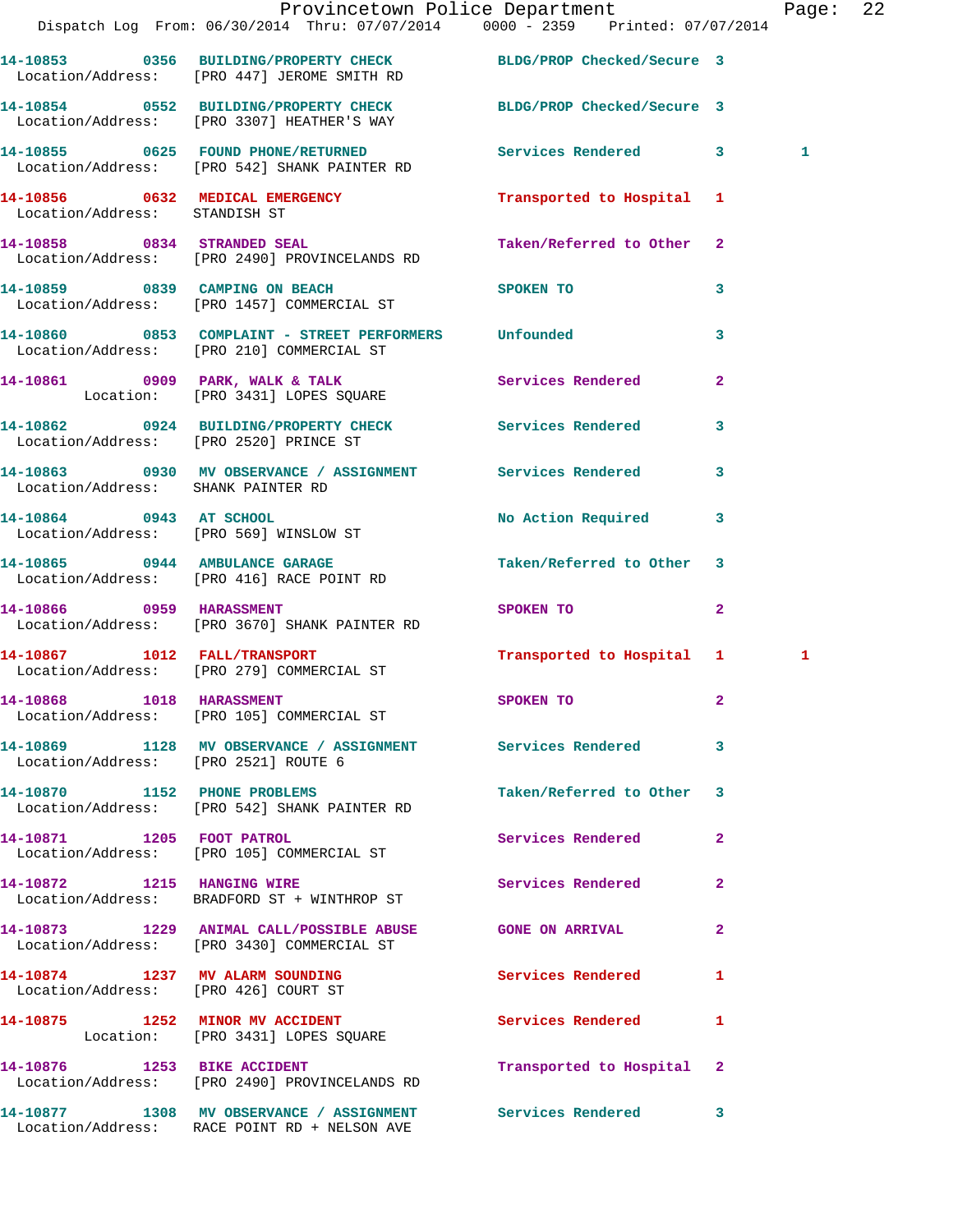|                                                          | 14-10878 1313 CITATION SPEED/EXPIRED Citation/Warning Issued 3<br>Location/Address: [PRO 518] RACE POINT RD                            |                           |                |   |
|----------------------------------------------------------|----------------------------------------------------------------------------------------------------------------------------------------|---------------------------|----------------|---|
|                                                          | 14-10879 1317 LOST WALLET<br>Location/Address: [PRO 542] SHANK PAINTER RD                                                              | Services Rendered 3       |                |   |
|                                                          | 14-10880 1325 MOTOR VESSLE OF GAS<br>Location/Address: [PRO 2543] MACMILLAN WHARF                                                      | <b>Services Rendered</b>  | 3              |   |
| 14-10881 1345 MV VANDALISM<br>Location/Address: SNAIL RD |                                                                                                                                        | Investigated              | $\overline{2}$ |   |
|                                                          | 14-10882 1352 MEDICAL EMERGENCY<br>Location/Address: [PRO 2520] PRINCE ST                                                              | <b>Services Rendered</b>  | 1              |   |
| Location/Address: [PRO 1086] PRINCE ST                   | 14-10883 1410 GENERAL ILLNESS/TRANSPORT                                                                                                | Transported to Hospital 1 |                |   |
|                                                          | 14-10884 1417 SUDDEN DEATH<br>Location/Address: [PRO 3534] CONWAY ST                                                                   | <b>SPOKEN TO</b>          | 1              |   |
|                                                          | 14-10886 1514 LOST TX LICENSE<br>Location/Address: [PRO 105] COMMERCIAL ST                                                             | <b>Services Rendered</b>  | 3              |   |
|                                                          | 14-10887 1524 BOAT IN SURF<br>Location/Address: [PRO 2490] PROVINCELANDS RD                                                            | <b>Services Rendered</b>  | 3              |   |
|                                                          | 14-10888 1528 MEDICAL EMERGENCY<br>Location/Address: [PRO 934] FRANKLIN ST                                                             | <b>PATIENT REFUSAL</b>    | $\mathbf{1}$   |   |
|                                                          | 14-10890 1549 LARCENY /FORGERY / FRAUD Services Rendered 2<br>Location/Address: [PRO 2564] COMMERCIAL ST                               |                           |                | 1 |
|                                                          | 14-10891 1610 ALARM - FIRE<br>Location/Address: [PRO 204] COMMERCIAL ST                                                                | False Alarm               | 1              |   |
| 14-10892 1620 MV ACCIDENT                                | Location/Address: [PRO 106] COMMERCIAL ST                                                                                              | Services Rendered         | 1              |   |
| Refer To Arrest: 14-135-AR                               | 14-10893 1623 ASSIST AGENCY / NPS ARREST Arrest(s) Made<br>Location/Address: [PRO 542] SHANK PAINTER RD                                |                           | 3              |   |
| 14-10894 1636 COMPLAINT                                  | Location/Address: [PRO 1714] COMMERCIAL ST                                                                                             | Services Rendered 3       |                |   |
| 14-10895 1641 LOST WALLET                                | Location/Address: [PRO 105] COMMERCIAL ST                                                                                              | <b>Services Rendered</b>  | 3              |   |
|                                                          | 14-10896 1733 HARRASSMENT ORDER VIOLATION Services Rendered<br>Location/Address: [PRO 105] COMMERCIAL ST<br>Refer To Arrest: 14-136-AR |                           | 3              |   |
| 14-10897 1741 LOST WALLET                                | Location/Address: [PRO 105] COMMERCIAL ST                                                                                              | <b>Services Rendered</b>  | 3              |   |
|                                                          | 14-10898 1743 FOUND I-PHONE/RETURNED<br>Location: [PRO 3431] LOPES SQUARE                                                              | Services Rendered         | 3              |   |
| 14-10899 1750 FLAGS DOWN                                 |                                                                                                                                        | <b>Services Rendered</b>  | 3              |   |
|                                                          | 14-10900 1913 BOAT/HARBORMASTER<br>Location/Address: [PRO 375] COMMERCIAL ST                                                           | <b>Services Rendered</b>  | $\mathbf{2}$   | 6 |
| 14-10901 1941 FOUND MASS DL                              | Location/Address: [PRO 105] COMMERCIAL ST                                                                                              | <b>Services Rendered</b>  | 3              |   |
| 14-10903 2002 MEDICAL EMERGENCY                          |                                                                                                                                        | Transported to Hospital 1 |                |   |

Location/Address: [PRO 1953] COMMERCIAL ST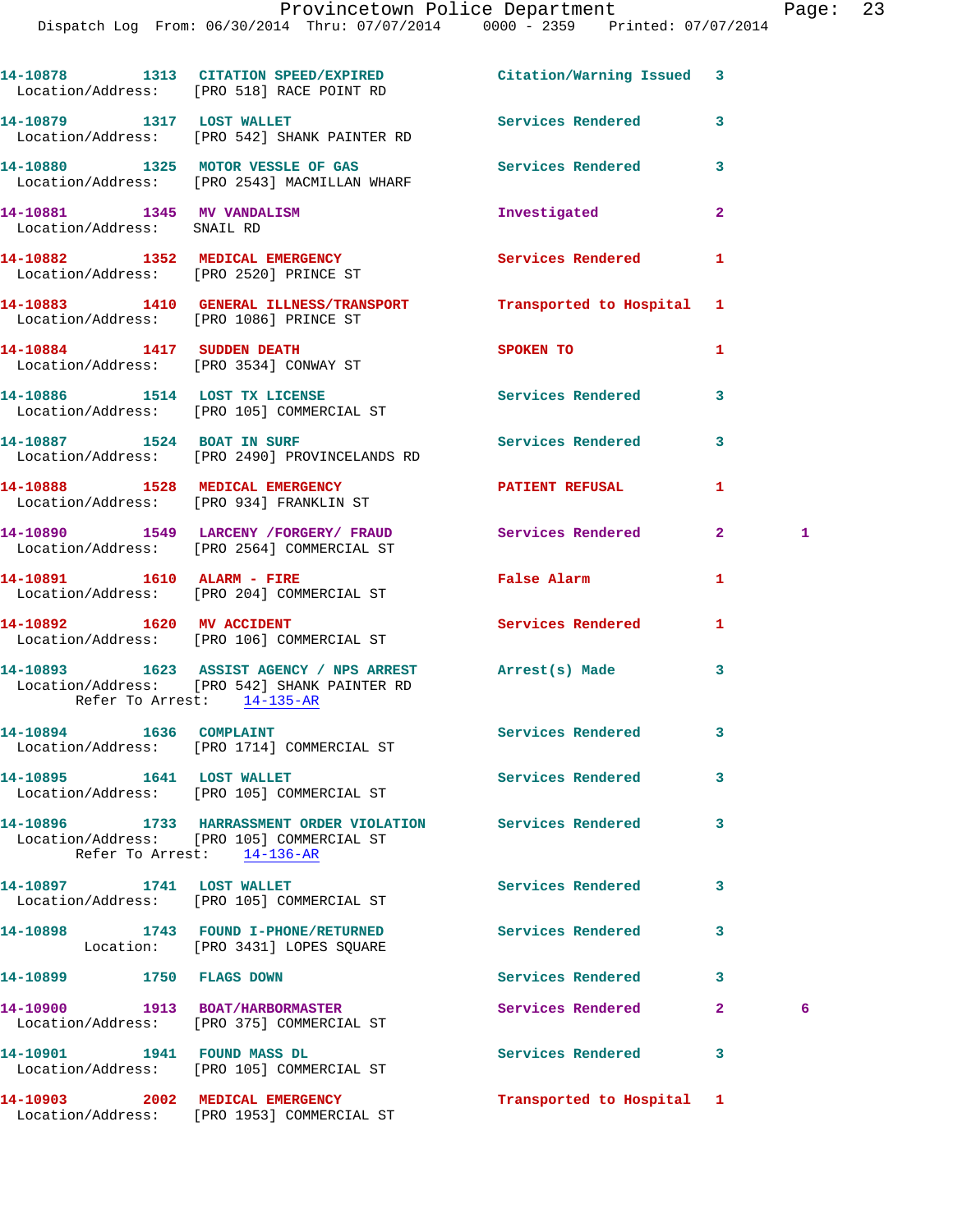|  |                                   | Provincetown Police Department  |  | Page: 24 |  |
|--|-----------------------------------|---------------------------------|--|----------|--|
|  | From: 06/30/2014 Thru: 07/07/2014 | 0000 - 2359 Printed: 07/07/2014 |  |          |  |

|                          | Dispatch Log From: 06/30/2014 Thru: 07/07/2014 0000 - 2359 Printed: 07/07/2014                                |                          |                |
|--------------------------|---------------------------------------------------------------------------------------------------------------|--------------------------|----------------|
|                          | 14-10904 2005 LOST CAT<br>Location/Address: [PRO 1578] HOWLAND ST                                             | <b>Services Rendered</b> | $\overline{2}$ |
| 14-10905 2033 HARASSMENT | Location/Address: [PRO 1865] COMMERCIAL ST                                                                    | <b>Services Rendered</b> | $\overline{2}$ |
|                          | 14-10906 2102 LOST KEYS, TOTE<br>Location/Address: [PRO 105] COMMERCIAL ST                                    | <b>Services Rendered</b> | 3              |
|                          | 14-10907 2122 COMPLAINT<br>Location/Address: [PRO 230] COMMERCIAL ST                                          | <b>Services Rendered</b> | 3              |
|                          | 14-10908 2125 MEDICAL EMERGENCY<br>Location/Address: [PRO 2308] COMMERCIAL ST                                 | <b>PATIENT REFUSAL</b>   | $\mathbf{1}$   |
|                          | 14-10909 2133 DISORDERLY<br>Location/Address: [PRO 539] SHANK PAINTER RD                                      | <b>GONE ON ARRIVAL</b>   | $\overline{2}$ |
|                          | 14-10910 2158 MEDICAL EMERGENCY<br>Location/Address: [PRO 542] SHANK PAINTER RD                               | <b>PATIENT REFUSAL</b>   | 1              |
|                          | 14-10911 2216 BUILDING/PROPERTY CHECK BLDG/PROP Checked/Secure 3<br>Location/Address: [PRO 182] COMMERCIAL ST |                          |                |
|                          | 14-10912 2219 LOST IPHONE 5<br>Location/Address: [PRO 105] COMMERCIAL ST                                      | <b>Services Rendered</b> | 3              |
|                          |                                                                                                               |                          |                |

14-10913 2324 PARK, WALK & TALK 2 Services Rendered 2 Location/Address: COMMERCIAL ST **14-10914 2324 BUILDING/PROPERTY CHECK BLDG/PROP Checked/Secure 3**  Location/Address: [PRO 1778] SHANK PAINTER RD **14-10915 2340 BUILDING/PROPERTY CHECK BLDG/PROP Checked/Secure 3**  Location/Address: [PRO 447] JEROME SMITH RD **14-10916 2358 DOMESTIC DISTURBANCE/ASSAULT SPOKEN TO 1** 

Location/Address: [PRO 43] BRADFORD ST

**For Date: 07/07/2014 - Monday**

|                                        | 14-10917 0011 LOBBY TRAFFIC<br>Location/Address: [PRO 542] SHANK PAINTER RD                                   | Services Rendered 2         |                         |
|----------------------------------------|---------------------------------------------------------------------------------------------------------------|-----------------------------|-------------------------|
|                                        | 14-10918 0011 MV OBSERVANCE / ASSIGNMENT Services Rendered<br>Location/Address: BRADFORD ST + RYDER ST        |                             | $\overline{\mathbf{3}}$ |
| Location/Address: [PRO 606] CONWELL ST |                                                                                                               |                             | $\overline{\mathbf{3}}$ |
| Refer To Accident: 14-33-AC            | Location/Address: [PRO 358] COMMERCIAL ST                                                                     |                             |                         |
| Location/Address: [PRO 569] WINSLOW ST | 14-10921 0049 BUILDING/PROPERTY CHECK BLDG/PROP Checked/Secure 3                                              |                             |                         |
|                                        | 14-10922 0050 BUILDING/PROPERTY CHECK BLDG/PROP Checked/Secure 3<br>Location/Address: [PRO 488] MAYFLOWER AVE |                             |                         |
|                                        | 14-10923 0057 PARK, WALK & TALK<br>Location/Address: [PRO 105] COMMERCIAL ST                                  | <b>Services Rendered 22</b> |                         |
|                                        | Location/Address: [PRO 3231] BRADFORD ST                                                                      |                             | $\overline{\mathbf{3}}$ |
| Location: DOWN TOWN                    | 14-10925 0104 PARK, WALK & TALK NO Action Required 2                                                          |                             |                         |
|                                        | 14-10927 0144 BUILDING/PROPERTY CHECK BLDG/PROP Checked/Secure 3                                              |                             |                         |